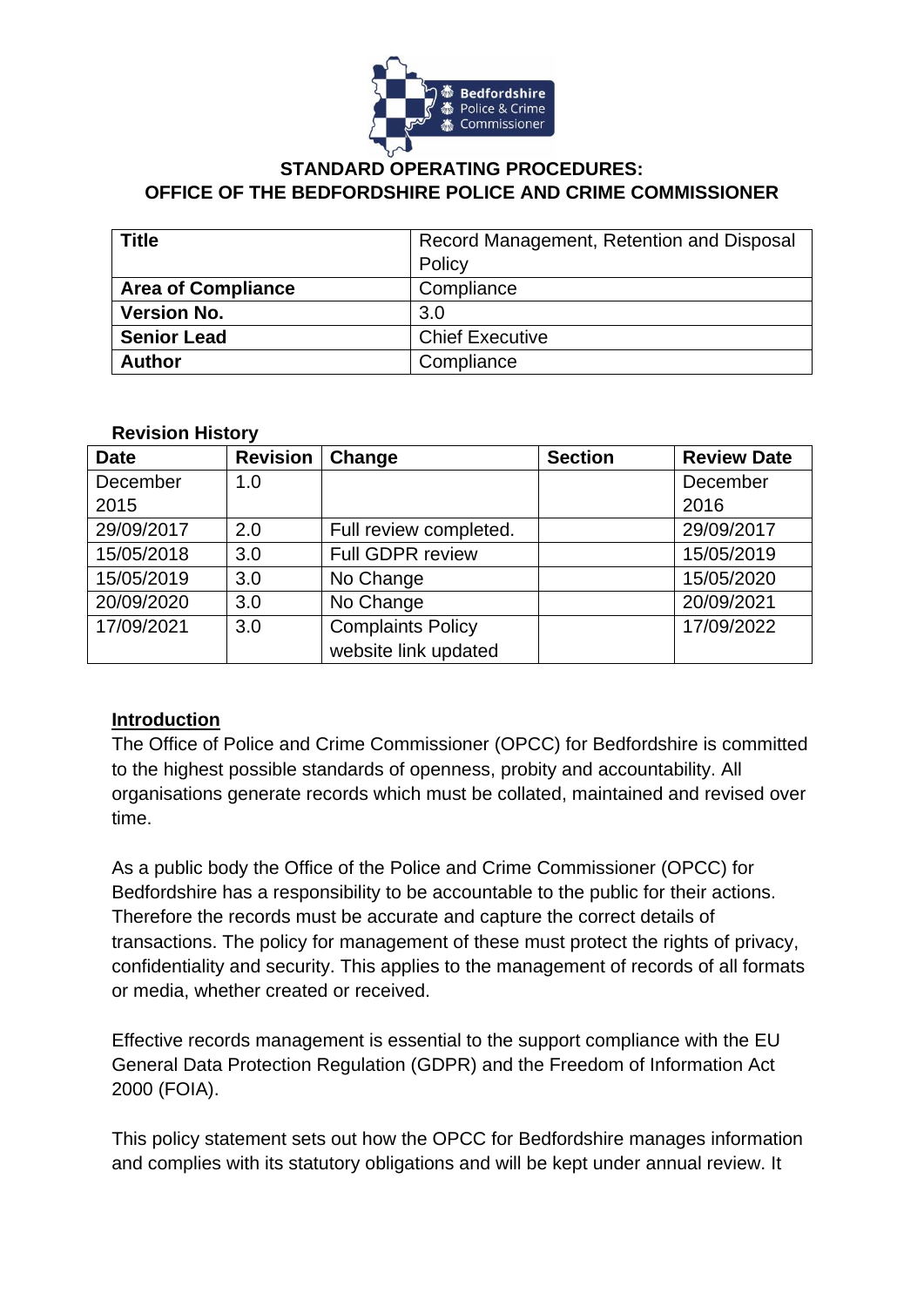applies to all the information held by the office, regardless of its format or origin. It includes policy and procedures around:

- Records management, security and sharing information; and
- Retention and deletion of documents.

Under the GDPR the OPCC has a number of responsibilities as both a 'data controller' and 'data processor'. The OPCC will use personal information and may, on occasion, use some categories of sensitive personal information in order to carry out our official functions or public tasks that are set out in law, mainly the Police Reform and Social Responsibility Act 2011. For example, when a complaint is made against the Chief Constable, the Commissioner's Office will retain and process the personal information shared with us in order to carry out the lawful public task of investigating this complaint.

Article 5 of the GDPR requires that personal data shall be:

*"a) processed lawfully, fairly and in a transparent manner in relation to individuals;*

*b) collected for specified, explicit and legitimate purposes and not further processed in a manner that is incompatible with those purposes; further processing for archiving purposes in the public interest, scientific or historical research purposes or statistical purposes shall not be considered to be incompatible with the initial purposes;*

*c) adequate, relevant and limited to what is necessary in relation to the purposes for which they are processed;*

*d) accurate and, where necessary, kept up to date; every reasonable step must be taken to ensure that personal data that are inaccurate, having regard to the purposes for which they are processed, are erased or rectified without delay;*

*e) kept in a form which permits identification of data subjects for no longer than is necessary for the purposes for which the personal data are processed; personal data may be stored for longer periods insofar as the personal data will be processed solely for archiving purposes in the public interest, scientific or historical research purposes or statistical purposes subject to implementation of the appropriate technical and organisational measures required by the GDPR in order to safeguard the rights and freedoms of individuals; and*

*f) processed in a manner that ensures appropriate security of the personal data, including protection against unauthorised or unlawful processing and against accidental loss, destruction or damage, using appropriate technical or organisational measures."*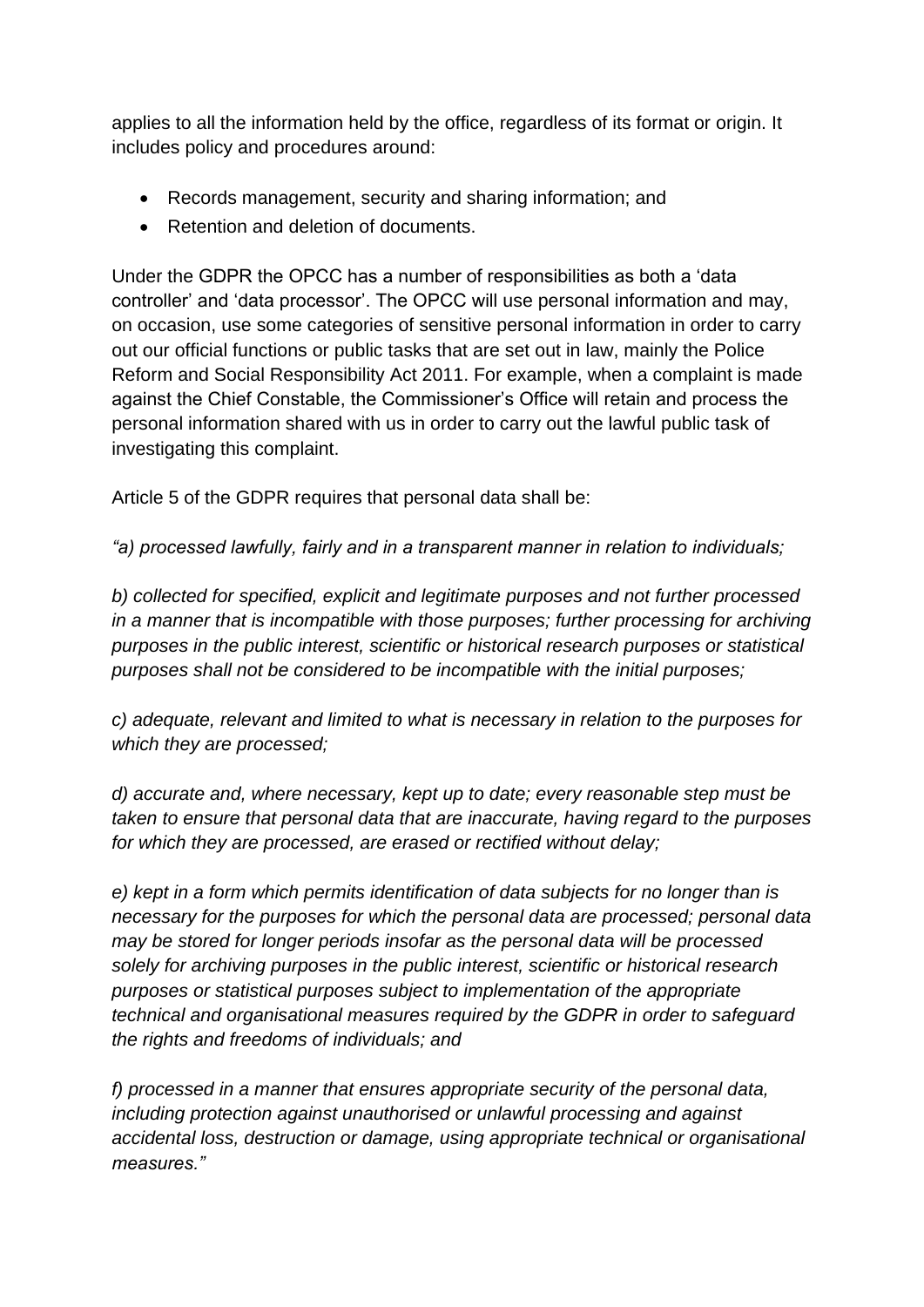Article 5(2) requires that:

*"the controller shall be responsible for, and be able to demonstrate, compliance with the principles."*

There are special arrangements under the Act for processing sensitive personal information. This includes racial or ethnic origin, political opinions, religious or other beliefs, trade union membership, physical or mental health condition, sexuality, criminal proceedings or convictions.

The lawful bases for processing are set out in Article 6 of the GDPR. At least one of these must apply whenever any organisation processes personal data: (a) Consent: the individual has given clear consent for you to process their personal data for a specific purpose.

(b) Contract: the processing is necessary for a contract you have with the individual, or because they have asked you to take specific steps before entering into a contract.

(c) Legal obligation: the processing is necessary for you to comply with the law (not including contractual obligations).

(d) Vital interests: the processing is necessary to protect someone's life.

(e) Public task: the processing is necessary for you to perform a task in the public interest or for your official functions, and the task or function has a clear basis in law.

(f) Legitimate interests: the processing is necessary for your legitimate interests or the legitimate interests of a third party unless there is a good reason to protect the individual's personal data which overrides those legitimate interests. (This cannot apply if you are a public authority processing data to perform your official tasks.)

We may collect personal information to process an enquiry, manage a bid for services or a contract and, subject to consent, to partners and members of the public about other events and activities that we think may be of interest to them.

When a complaint is made against the Chief Constable, the Commissioner's Office will retain and process the personal information shared with us in order to carry out the lawful public task of investigating this complaint. The OPCC will also respond quickly to share any personal information with Bedfordshire Police when it relates to a risk to life or the need to protect and safeguard the public.

In order to process any complaint or issue of dissatisfaction raised against Bedfordshire Police, its officers and staff, the Commissioner is required to share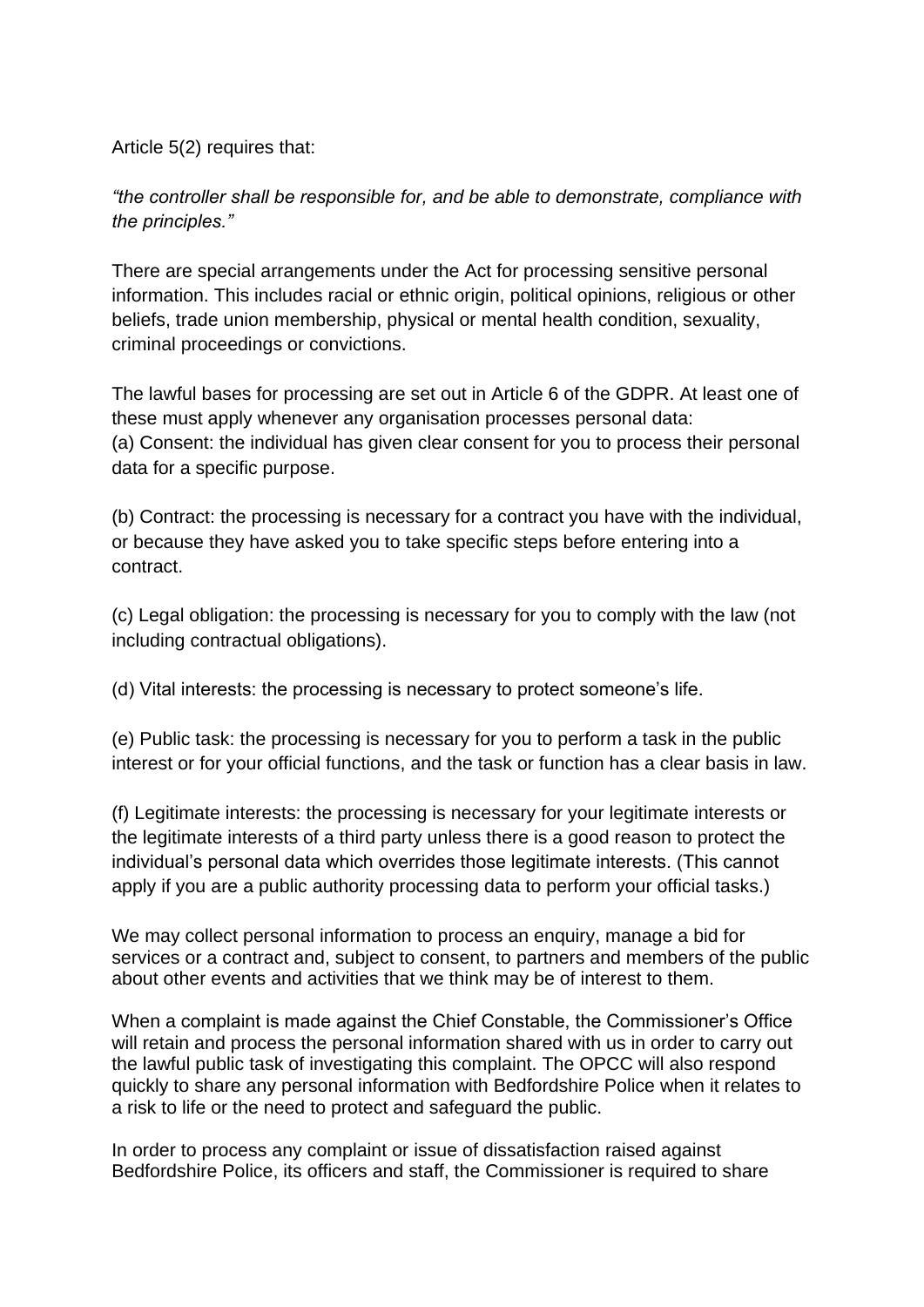relevant personal information with Bedfordshire Police Force to ensure that the complaint is looked into and to meet our public task - *(e) Public task: the processing is necessary for you to perform a task in the public interest or for your official functions, and the task or function has a clear basis in law*.

The OPCC will pass relevant personal information to Bedfordshire Police Force (including where necessary the parts of Bedfordshire Police Force that are collaborated with Hertfordshire and Cambridgeshire Constabularies) so that they may offer the individual a response to a complaint or issue of dissatisfaction that reflects the operational role of the police force.

More information on how the OPCC process complaints is available within the [Complaints policy.](https://www.bedfordshire.pcc.police.uk/download/complaints-policy/)

Bedfordshire OPCC will not share personal information with other organisations or companies without a lawful purpose (as set out under Article 6 GDPR 2018) or without the explicit consent of the data subject.

In processing any bid for a contract to provide services, the OPCC may share data with Bedfordshire Police Force, credit reference agencies and fraud prevention agencies, consent to share information will be sought from bidding organisations via the grant application form.

#### **The Freedom of Information Act and Subject Access Requests**

Under the Freedom of Information Act and the Environmental Information Regulations the public have a right to request any recorded information held by a public authority.

Any individual has the right to ask for any information that think a public authority may hold. The right only covers recorded information which includes information held on computers, in emails and in printed or handwritten documents as well as images, video and audio recordings.

They can do this by letter or email. The public authority must tell the applicant whether it holds the information, and must supply it within 20 working days, in the format requested. The Act applies to all information, not just information held since the Act came into force.

Guidance on how to submit a subject access request is available via the Information Commissioners Office website: [here.](https://ico.org.uk/for-the-public/official-information/)

In some circumstances information may not be provided in response to a data access request because it is exempt, for example because it would unfairly reveal personal details about somebody else. The OPCC does not have to provide information if an exemption applies, or in certain cases if the cost of providing the information is too high.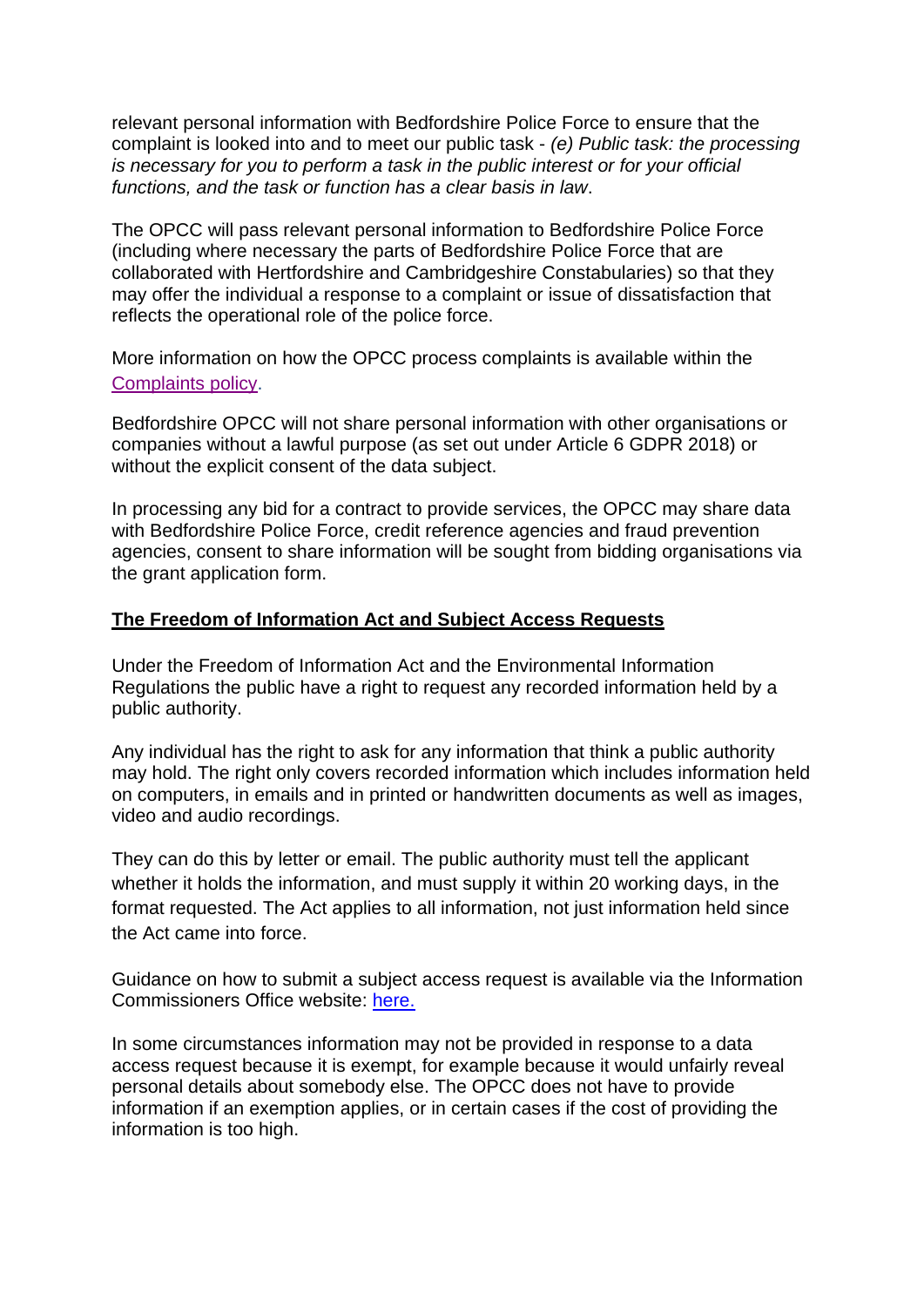## **Records Management and Information Security**

All organisations generate records which must be collated maintained and revised over time. Public authorities are accountable for their actions to the public so need to ensure their records are accurate and reliable. A record is any report, letter, email, minute, decision note, meeting note or other document whether hard copy or electronic, whether created or received and includes any personal data.

The OPCC approach to record management aims to ensure that:

- The value of information is understood;
- Records are present;
- Records can be accessed and updated easily;
- Records can be easily interpreted;
- Records are a reliable representation of that which it is supposed to document; and
- Qualities of the document can be maintained, despite alterations or adaptations over time.

The OPCC is committed to the creation, storage, management and eventual disposal of records in a manner accurately documenting the functions of the OPCC and compliant with this policy. All staff who create, receive and use records have record management responsibilities at some level.

The OPCC will ensure that it develops and utilises systems for the documenting of its activities and registering its records. In order to maintain records efficiently and where applicable, there should be a tracking system in place so the location of particular records can be established and retrieved.

Our policy is to:

- Manage information effectively as a strategic corporate body by providing timely, appropriate, accurate and up-to-date information when it is needed;
- Make information available to those with a business need to see it:
- Take appropriate measures to protect information, including personal information, which cannot be shared for reasons of security or privacy;
- Assess and manage risks to the confidentiality, integrity and availability of information;
- Ensure that information created, collected and stored is proportionate to the business need, and is retained only for as long as it is needed;
- Ensure information is of the appropriate quality, and in the appropriate media, to support business needs;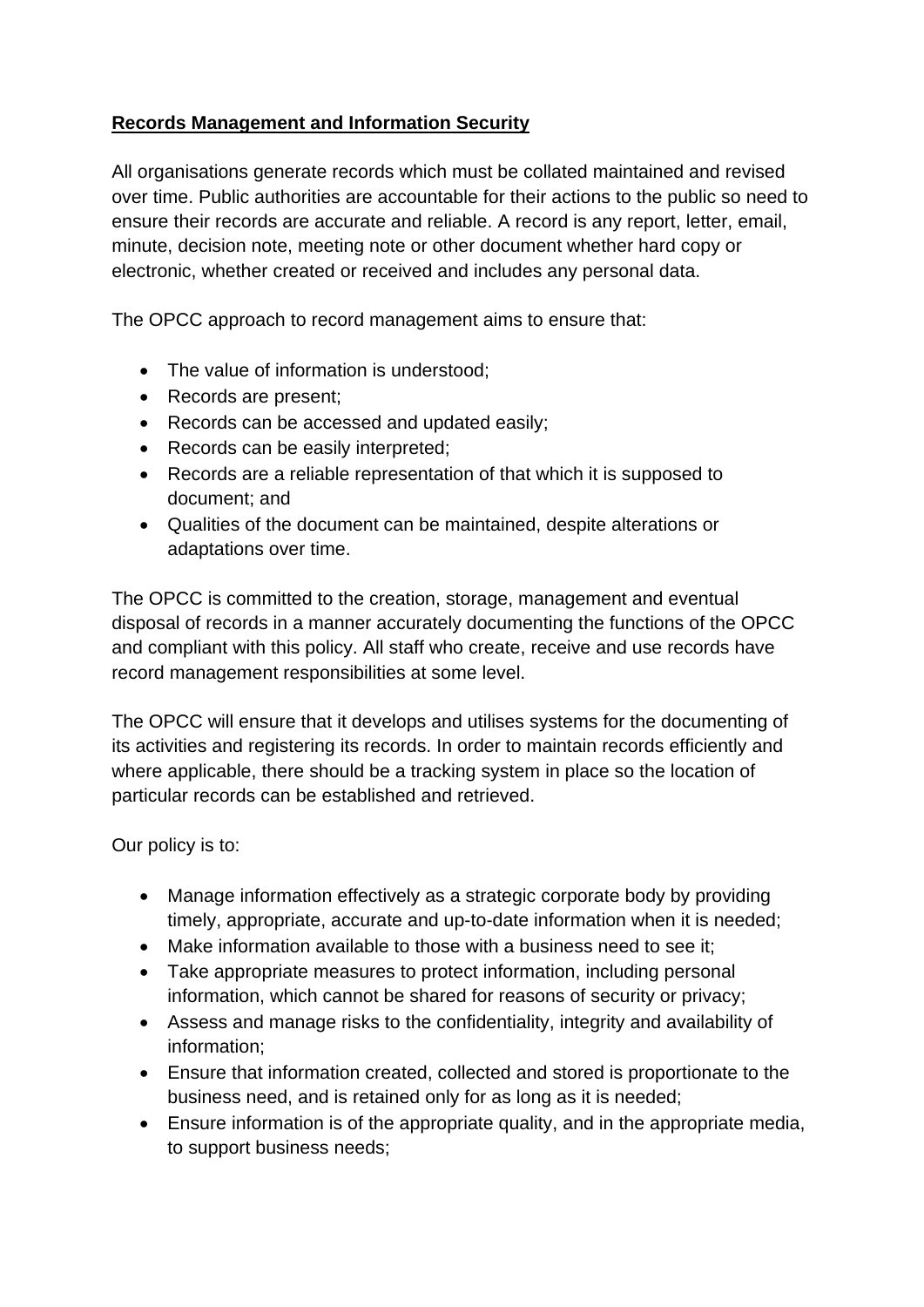- Create an information literate culture, where all staff recognise that information is everyone's responsibility and have the skills, confidence & commitment to effectively manage information according to the requirements of their role; and
- Comply with all relevant statutory and regulatory requirements;

### **Electronic records**

Electronic records will be held in structured folders with logically group information together with security arrangements to ensure the integrity of the records can be maintained and protected from loss or destruction. It should be remembered that it may be necessary for electronic records to be transmitted from one system to another and their format should be consistent with this.

### **Information Security**

All employees should report any breach, possible breach or threat of any sort, to the security of OPCC information systems to the designated Data Protection Officer (DPO) for the OPCC, who will follow an agreed Data Breach Management Plan. Any data breach will be recorded, investigated and reported to the Information Commissioner's Office via the Information Management Unit as appropriate.

### **Mobile Working and Transportation of Data**

All devices containing OPCC data must be safe and secure when unattended both in and outside of the office. Information contained on a mobile device and taken off-site should be kept to a minimum.

Our policy is to:

- discourage unnecessary requests to transport sensitive data away from the main office and to seek clarity on the destination and proposed use of the information;
- ensure all documents are clearly marked 'confidential' where appropriate, and conceal paper documents from sight at all stages of the journey;
- provide secure external media devices (pen-drives, hard drives) to facilitate the need to transport sensitive data;
- ensure all staff are aware of their responsibilities when transporting data from one location to another; and
- ensure staff immediately report any loss of information to their line manager, in the first instance, a report will be submitted in all cases to the Data Protection Officer.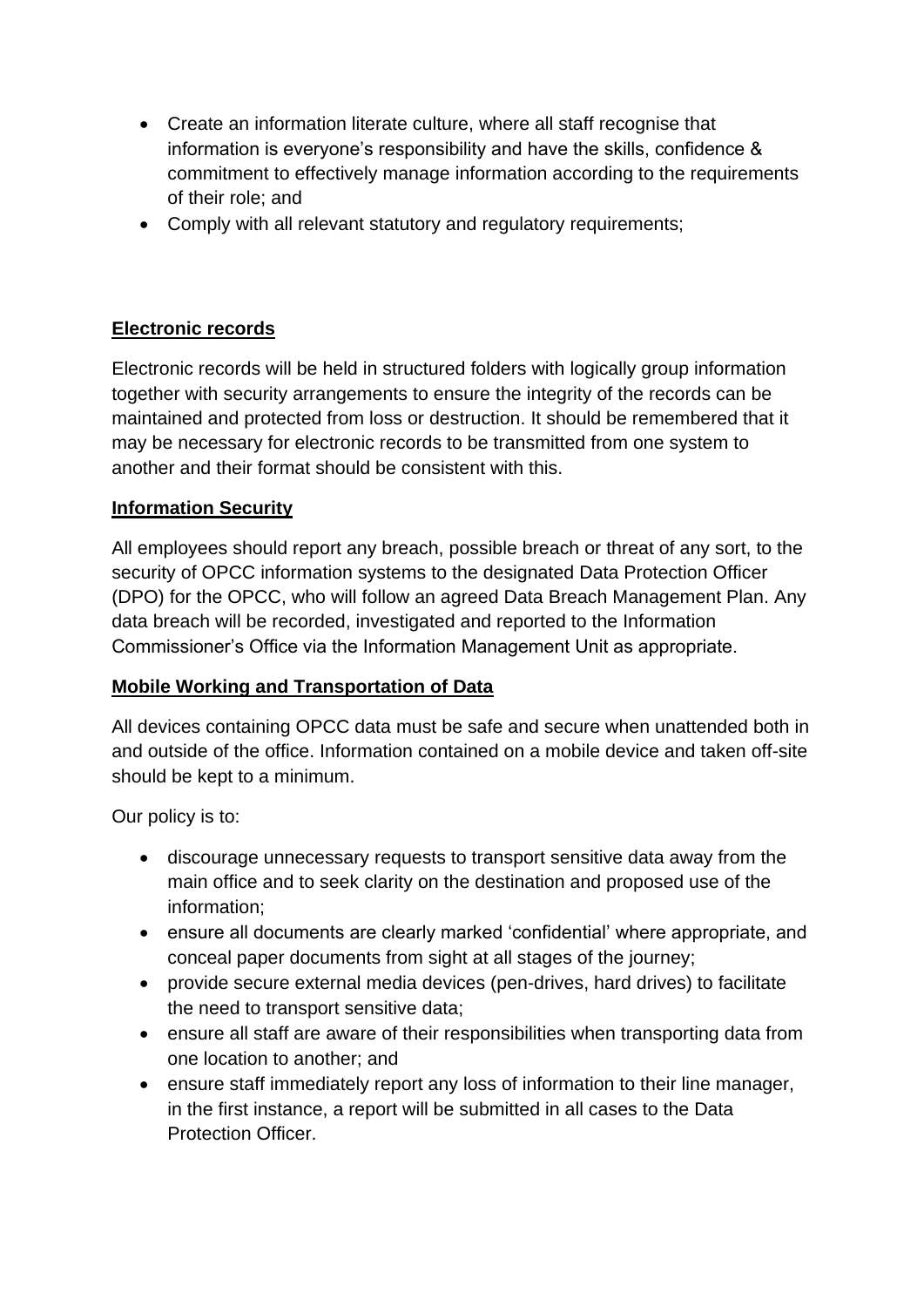## **E-mail**

Information that is passed over an insecure network should be considered as being open to the public. Therefore information which is not suitable for the public domain should not be processed or stored on personal computing equipment. Material marked as 'Official sensitive', 'Restricted' or 'Confidential' should not be sent electronically to personal, unsecure email addresses.

The OPCC electronic system is delivered by the Tri-Force and procedures will reflect the requirements outlined in the Tri-Force Joint Information Management Strategy (IMS).

### **Passwords**

All staff have a responsibility for managing their own passwords and should not share passwords with others. Password should be changed regularly but not sequentially.

### **Protective Marking Scheme**

Bedfordshire Police and the OPCC use the Protective Marking Scheme and every document from them is marked 'Official' / 'Official Sensitive - Operational' / 'Official Sensitive – Personnel' / 'Official Sensitive – Commercial' / 'Official Sensitive – Organisational'.

In deciding the correct marking for the information, the initiator should consider how damaging the consequences would be if the material was lost, stolen, disclosed or destroyed.

### **Securing your PC**

Where staff have to leave their desks in the office unattended they should press Ctrl-Alt-Delete together to lock their PC or log out of all systems. For a meeting or similar period of absence PC monitors should be also switched off.

### **Review**

The OPCC undertakes to regularly review as appropriate, but no less frequently than every twelve months. Records management procedures are in place to ensure compliance with this policy statement and to incorporate changes where necessary.

### **Retention and Destruction Procedure and Schedule**

The OPCC is committed to operating in an open and transparent manner. The record disposal procedure is designed to support the Commissioner's corporate governance framework. The purpose of this procedure is to:

- prevent the premature destruction of records
- provide consistency of preservation/destruction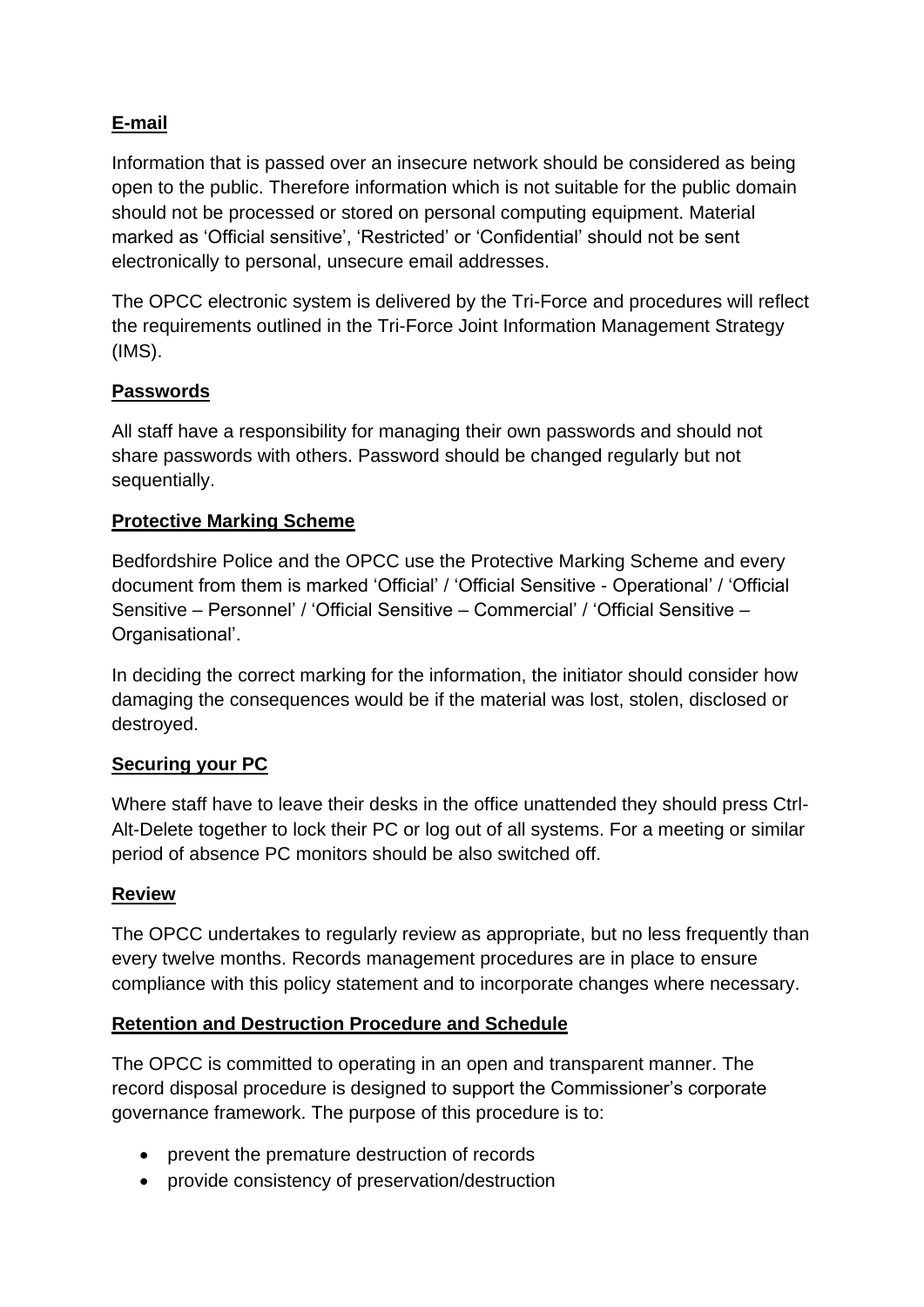• improve record management

Records will be retained for the periods shown in the below Record Retention and Disposal Schedules. All retention periods are given in whole years and are from the end of the financial year to which the records relate. Records should be disposed of by shredding / arranging for collection as confidential waste for destruction by the appropriate body and this should also include all back-up copies on alternative media.

## **Litigation**

Whenever there is a possibility of litigation or a request under either the Freedom of Information Act or Data Protection Act the records that are likely to be affected should not be amended or disposed of until the threat of litigation has ended or the appeal processes under the Freedom of Information Act have been exhausted.

### **Record of Disposal**

A record of disposal of the information detailed in the attached schedule should be maintained which identifies each record destroyed.

### **Standard Operating Procedure**

This applies to records which do not need to be kept at all. Information which is duplicated, unimportant or of short term use can be destroyed under the Standard Operating Procedure, including:

- compliment slips;
- catalogue and trade journals;
- telephone message slips;
- trivial e-messages or notes not related to OPCC business;
- working papers which lead to a final report (including notes of meetings);
- duplicated and superseded material such as stationary, manuals, drafts, address books and reference copies of annual reports.
- e-copies of documents where a hard copy has been printed and filed or vice versa.

Except where these may be used as evidence to prove that something has happened.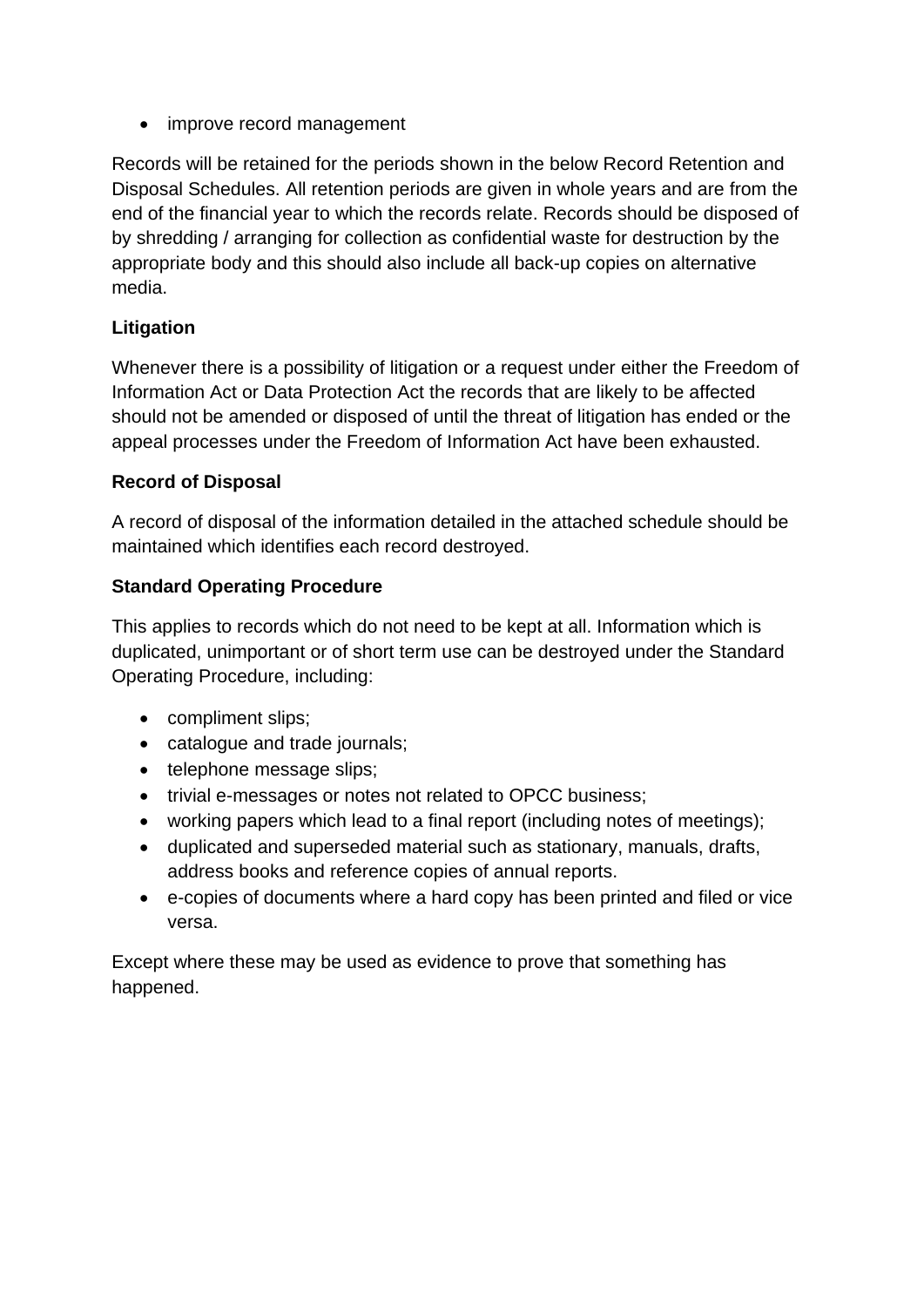### **Record Retention and Disposal Schedules**

### **Contents**

- Office of the Police and Crime Commissioner
- Police and Crime Commissioner/Deputy Police and Crime Commissioner
- Management and Administration
- Legal and Contracts
- Human Resources
- Financial Management
- Property and Land Management
- General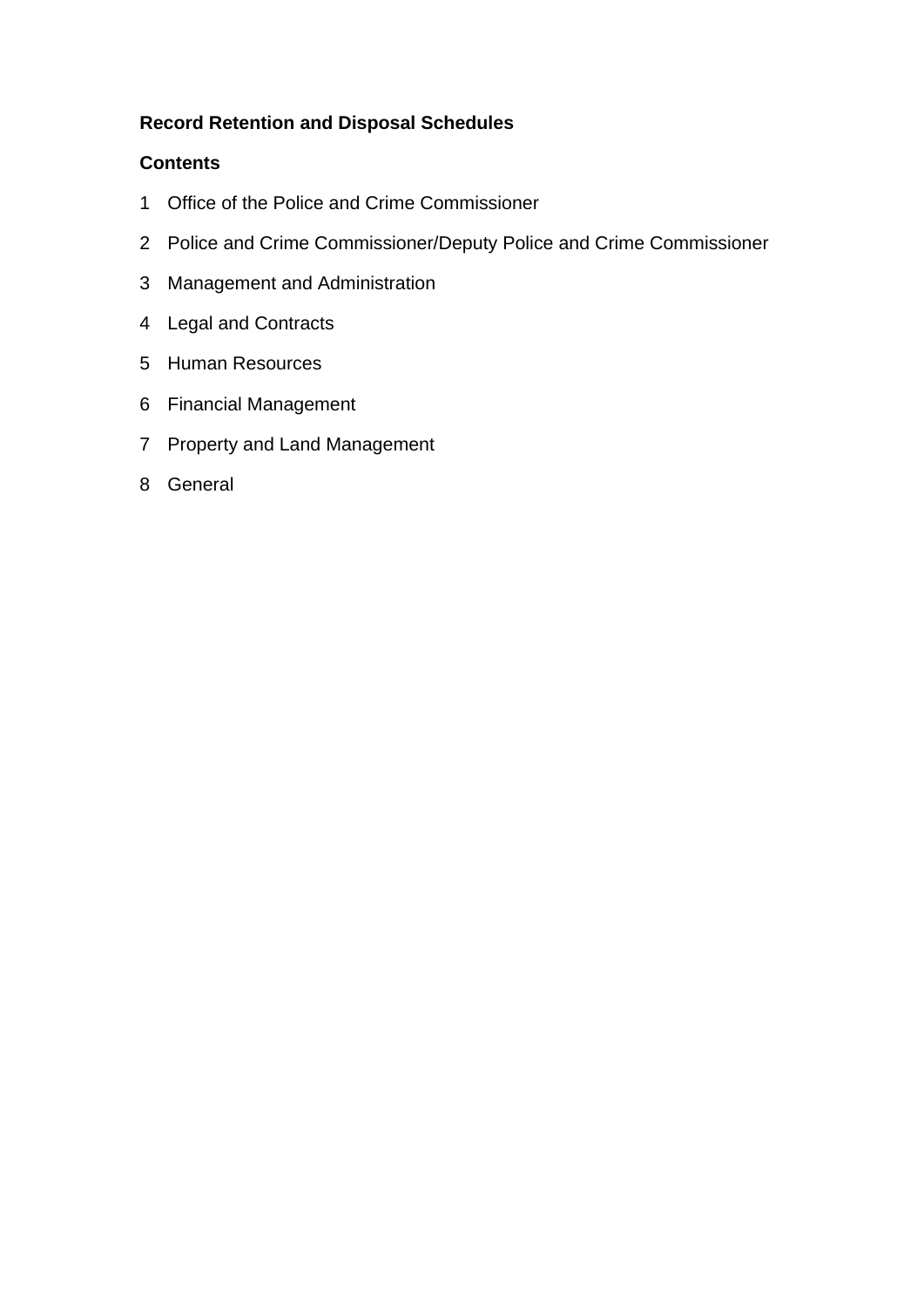

## **1 OFFICE OF THE POLICE AND CRIME COMMISSIONER**

|     | <b>Function</b>                                  | <b>Records</b>                                                  | <b>Retention</b>                                                                     | <b>Statutory</b><br><b>Provisions/Auth</b><br>ority | <b>Method of</b><br>disposal                                |
|-----|--------------------------------------------------|-----------------------------------------------------------------|--------------------------------------------------------------------------------------|-----------------------------------------------------|-------------------------------------------------------------|
| 1.1 | Appointment of Chief<br>Constable                | Advertisements, Application Forms,<br>Interview Reports.        | 2 years                                                                              | <b>Common Practice</b>                              | $E$ -copy – delete<br>Hardcopy-<br>Confidential             |
|     |                                                  | <b>Personnel Files</b>                                          | 6 years from date of last pension<br>payment                                         | <b>Common Practice</b>                              | shred                                                       |
| 1.2 | Audit Committee meetings                         | Minutes, agendas, reports, indexes                              | Permanent                                                                            | <b>Common Practice</b>                              | Archive                                                     |
|     |                                                  | Draft and audio minutes                                         | Destroy once minutes are formally<br>approved                                        | <b>Common Practice</b>                              | $E$ -copy – delete<br>$Hardcopy -$<br>Confidential          |
|     |                                                  | <b>Background papers</b>                                        | 4 years from date of production at<br>meeting                                        | <b>Common Practice</b>                              | shred                                                       |
|     |                                                  | Terms of reference Membership                                   | Until superseded                                                                     | <b>Common Practice</b>                              |                                                             |
| 1.3 | Complaints against the<br><b>Chief Constable</b> | Correspondence                                                  | 6 Years after finalisation                                                           | <b>Common Practice</b>                              | E-copy - delete<br>$Hardcopy -$<br>Confidential<br>shred    |
| 1.4 | Complaints and enquiries<br>directed to the OPCC | Correspondence, summary reports,<br>details of investigations   | 6 Years after finalisation                                                           | <b>Common Practice</b>                              | $E$ -copy – delete<br>Hardcopy-<br>Confidential<br>shred    |
| 1.5 | Corporate planning and<br>reporting              | Police and Crime Plans Strategic<br><b>Plans Annual Reports</b> | Permanent                                                                            | <b>Common Practice</b>                              | Archive                                                     |
| 1.6 | Dismissal of the Chief<br>Constable              | Resignation, redundancy, dismissal,<br>death, retirement        | 6 years after termination or, if pension<br>paid, 6 years after last pension payment | <b>Common Practice</b>                              | $E$ -copy – delete<br>$Hardcopy -$<br>Confidential<br>shred |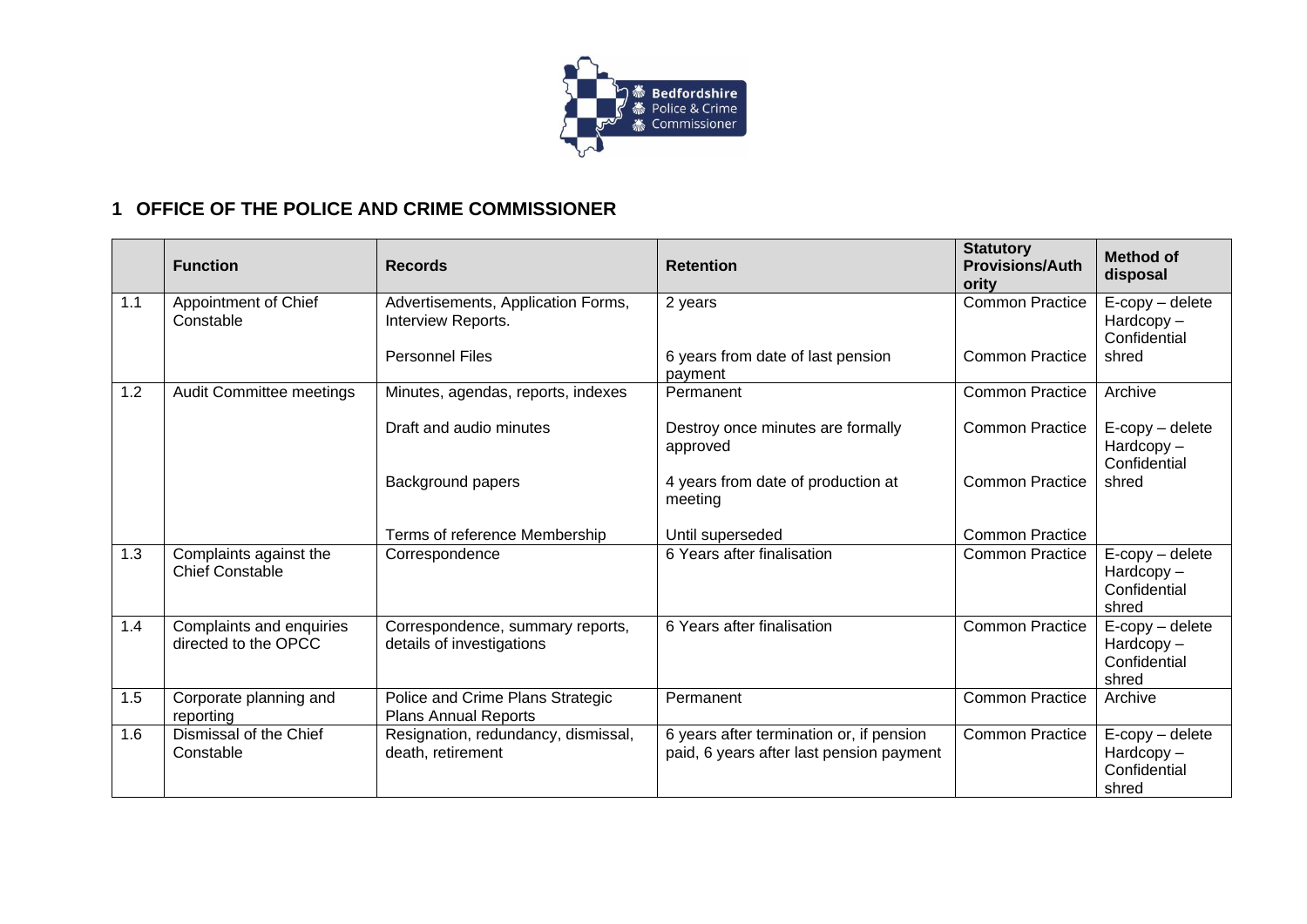| . | <b>Employment Tribunals</b> | Cases | 6 years after last action | Common Practice | LE-copy – delete |
|---|-----------------------------|-------|---------------------------|-----------------|------------------|
|   |                             |       |                           |                 | Hardcopy –       |
|   |                             |       |                           |                 | Confidential     |
|   |                             |       |                           |                 | shred            |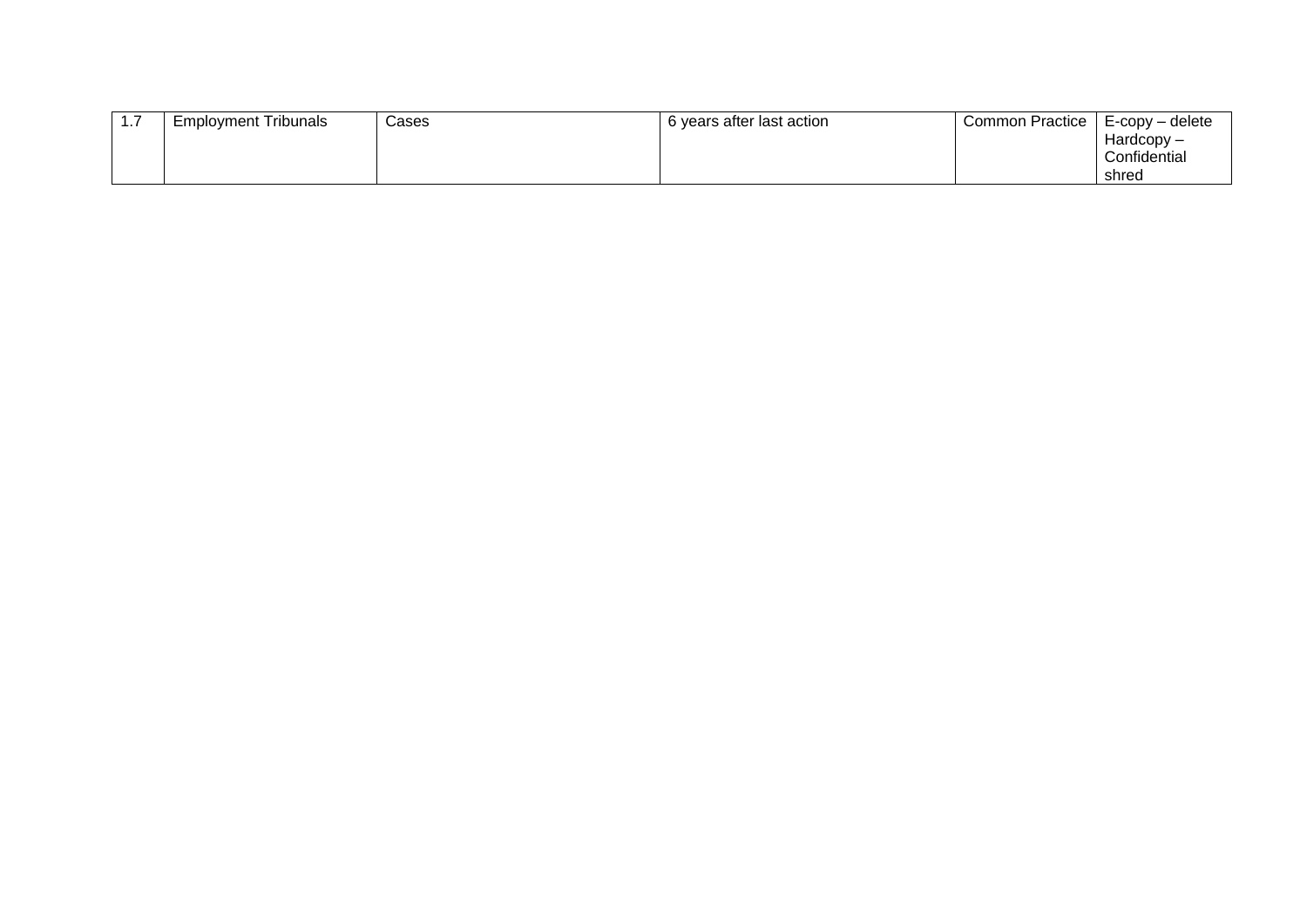| 1.8  | <b>External Meetings (where</b><br>the OPCC does not own<br>the record)       | Minutes, agendas and reports                   | 3 years                                                            | <b>Common Practice</b> | $E$ -copy $-$ delete<br>$Hardcopy -$<br>Confidential<br>shred |
|------|-------------------------------------------------------------------------------|------------------------------------------------|--------------------------------------------------------------------|------------------------|---------------------------------------------------------------|
| 1.9  | Independent Custody<br><b>Visiting Scheme</b>                                 | Panel minutes, agendas, reports                | 2 years                                                            | <b>Common Practice</b> | E-copy - delete<br>$Hardcopy -$                               |
|      |                                                                               | Visiting reports, rotas, Panel contact details | 6 years                                                            | <b>Common Practice</b> | Confidential<br>shred                                         |
|      |                                                                               | Personnel files                                | Until age 100. Consider age 85<br>years of age for non-pay/pension | <b>Common Practice</b> |                                                               |
|      |                                                                               |                                                | records                                                            | <b>Common Practice</b> |                                                               |
|      |                                                                               | Scheme/handbook                                | Until superseded                                                   | <b>Common Practice</b> |                                                               |
|      |                                                                               | <b>Complaints against Visitors</b>             | On termination of membership                                       | <b>Common Practice</b> |                                                               |
|      |                                                                               | <b>Newsletters</b>                             | 2 years                                                            | <b>Common Practice</b> |                                                               |
|      |                                                                               | <b>Expense Claims</b>                          | 6 years from termination of<br>membership                          |                        |                                                               |
| 1.10 | <b>Independent Members</b><br>serving on Police                               | Personnel files                                | Until age 100. Consider age 85<br>years of age for non-pay/pension | <b>Common Practice</b> | Archive                                                       |
|      | Misconduct Panels and<br><b>Audit Committees</b>                              | <b>Expense Claims</b>                          | records                                                            | <b>Common Practice</b> | $E$ -copy – delete<br>Hardcopy-                               |
|      |                                                                               |                                                | 6 years from termination of                                        |                        | Confidential                                                  |
|      |                                                                               | Scheme/handbook                                | membership                                                         | <b>Common Practice</b> | shred                                                         |
|      |                                                                               | Complaints against Independent members         | Until superseded                                                   | <b>Common Practice</b> | Archive                                                       |
|      |                                                                               |                                                | Permanent                                                          |                        |                                                               |
| 1.11 | Partnership, agency and<br>other meetings (where the<br>OPCC owns the record) | Minutes, agendas and reports                   | Permanent                                                          | <b>Common Practice</b> | Archive                                                       |
| 1.12 | Police Appeal Tribunals                                                       | Cases                                          | Permanent                                                          | <b>Common Practice</b> | Archive                                                       |
| 1.13 | Statutory Inspections,<br>reviews and external audit<br>reports               | Reports                                        | Permanent                                                          | <b>Common Practice</b> | Archive                                                       |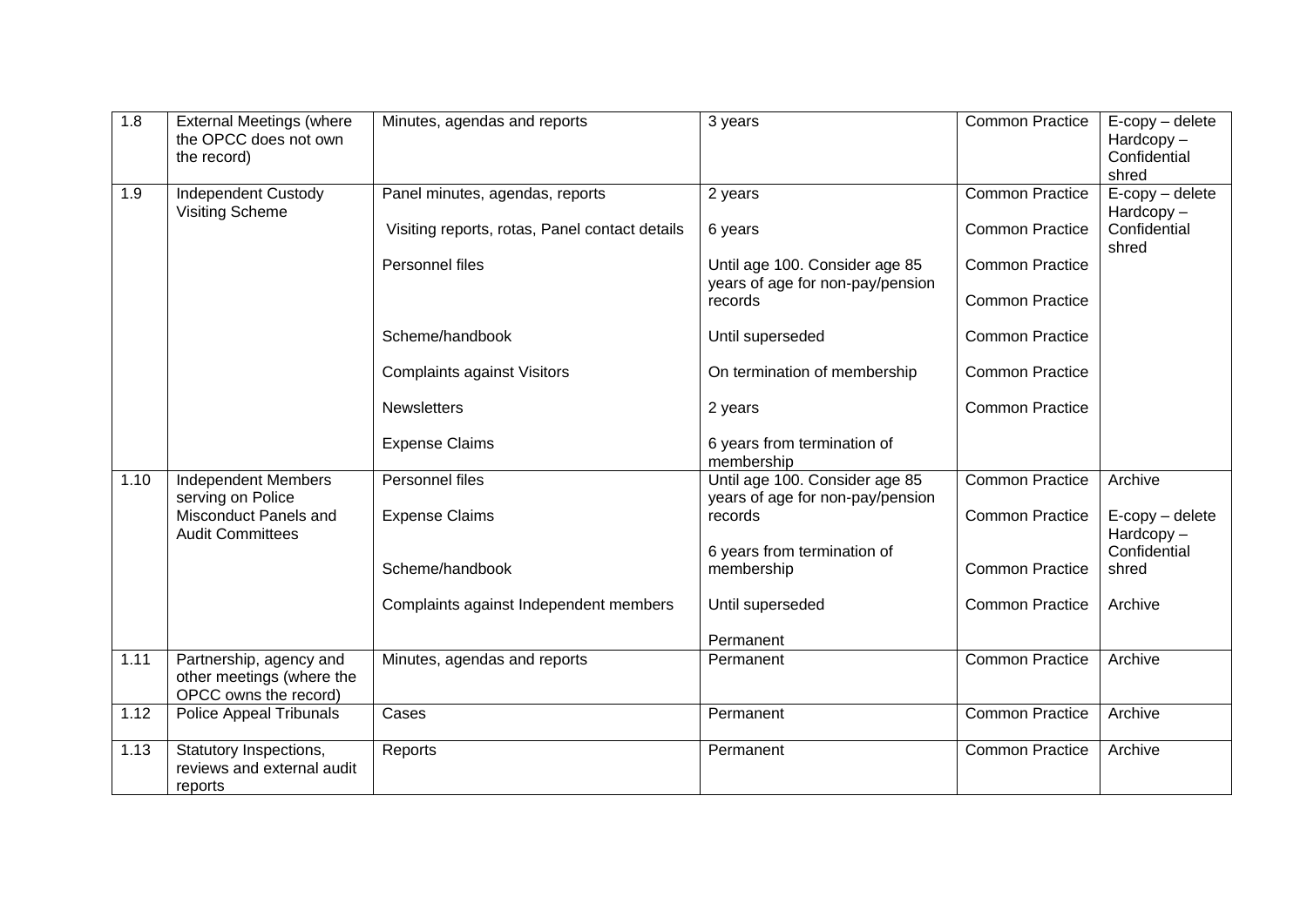| 1.14 | Statutory returns                  | <b>Reports to Central Government</b> | vears   | <b>Common Practice</b> | E-copy – delete<br>$Hardcopy -$<br>Confidential    |
|------|------------------------------------|--------------------------------------|---------|------------------------|----------------------------------------------------|
|      |                                    |                                      |         |                        | shred                                              |
| 1.15 | Working Groups / Project<br>Boards | Minutes, agendas and reports         | 5 years | <b>Common Practice</b> | $E$ -copy – delete<br>$Hardcopy -$<br>Confidential |
|      |                                    |                                      |         |                        | shred                                              |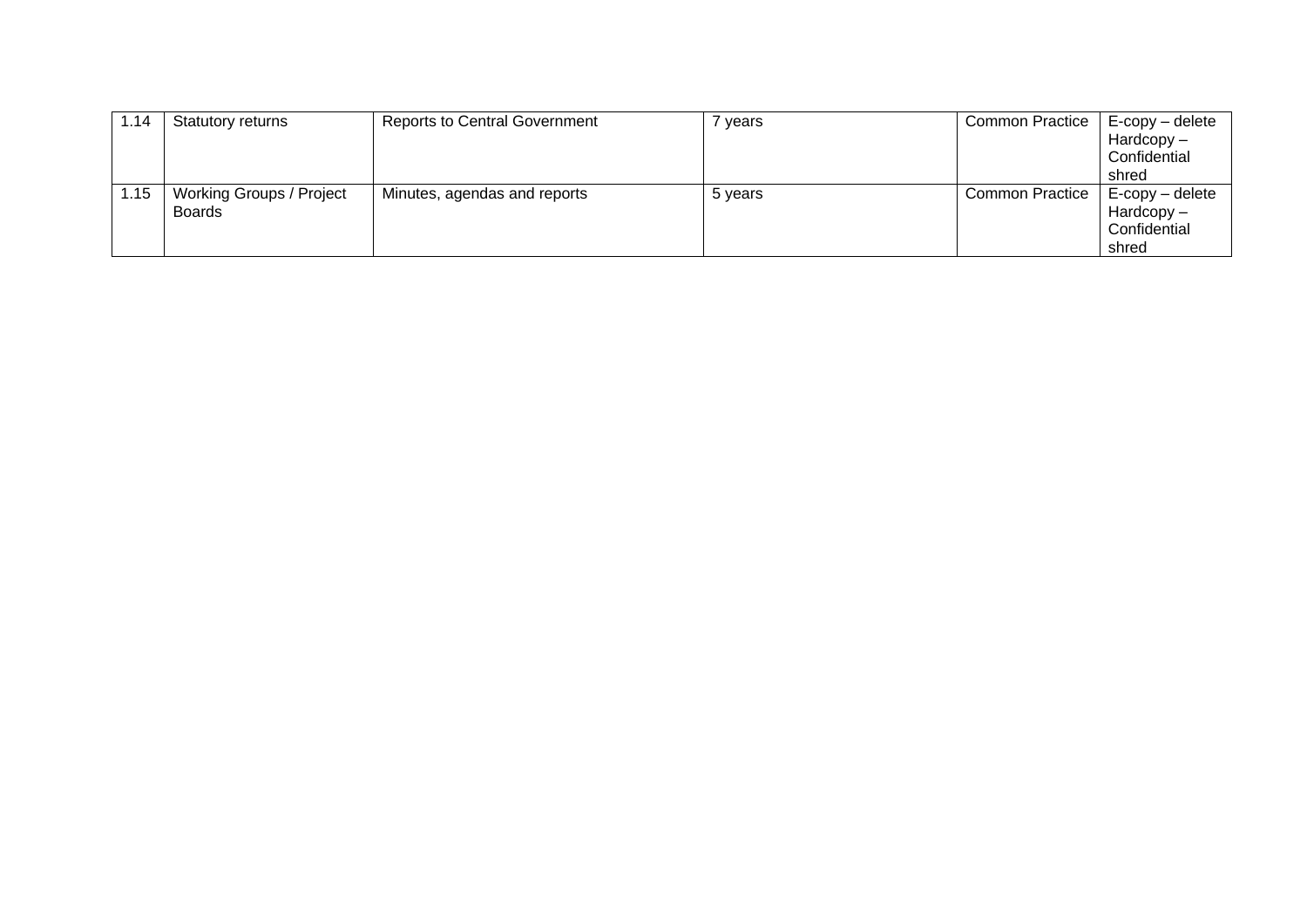# **2 POLICE AND CRIME COMMISSIONERS /DEPUTY POLICE AND CRIME COMMISSIONERS**

|     | <b>Function</b>                                  | <b>Records</b>                                             | <b>Retention</b>                                                   | <b>Statutory</b><br><b>Provisions/Auth</b><br>ority | <b>Method of</b><br>disposal                                |
|-----|--------------------------------------------------|------------------------------------------------------------|--------------------------------------------------------------------|-----------------------------------------------------|-------------------------------------------------------------|
| 2.1 | Appointment                                      | <b>Personnel Files</b>                                     | Until age 100. Consider age 85<br>years of age for non-pay/pension | <b>Common Practice</b>                              | Archive                                                     |
|     |                                                  | Advertisements, application forms, interview<br>notes      | records                                                            | <b>Common Practice</b>                              | $E$ -copy – delete<br>$Hardcopy -$                          |
|     |                                                  | Legislation/national guidance                              | 2 years after date of appointment                                  | <b>Common Practice</b>                              | Confidential<br>shred                                       |
|     |                                                  |                                                            | until superseded                                                   |                                                     |                                                             |
| 2.2 | Conduct                                          | <b>Complaint Cases</b>                                     | Permanent                                                          | <b>Common Practice</b>                              | Archive<br>Scan into E-<br>copy                             |
| 2.3 | Payments                                         | Salary and allowances                                      | 6 years from termination of<br>membership                          | <b>Common Practice</b>                              | $E$ -copy – delete<br>$Hardcopy -$<br>Confidential<br>shred |
| 2.4 | Registers of Interests, Gifts<br>and Hospitality | Register of Interests Register of Gifts and<br>Hospitality | Permanent                                                          | <b>Common Practice</b>                              | Archive $- E -$<br>copy must be<br>kept                     |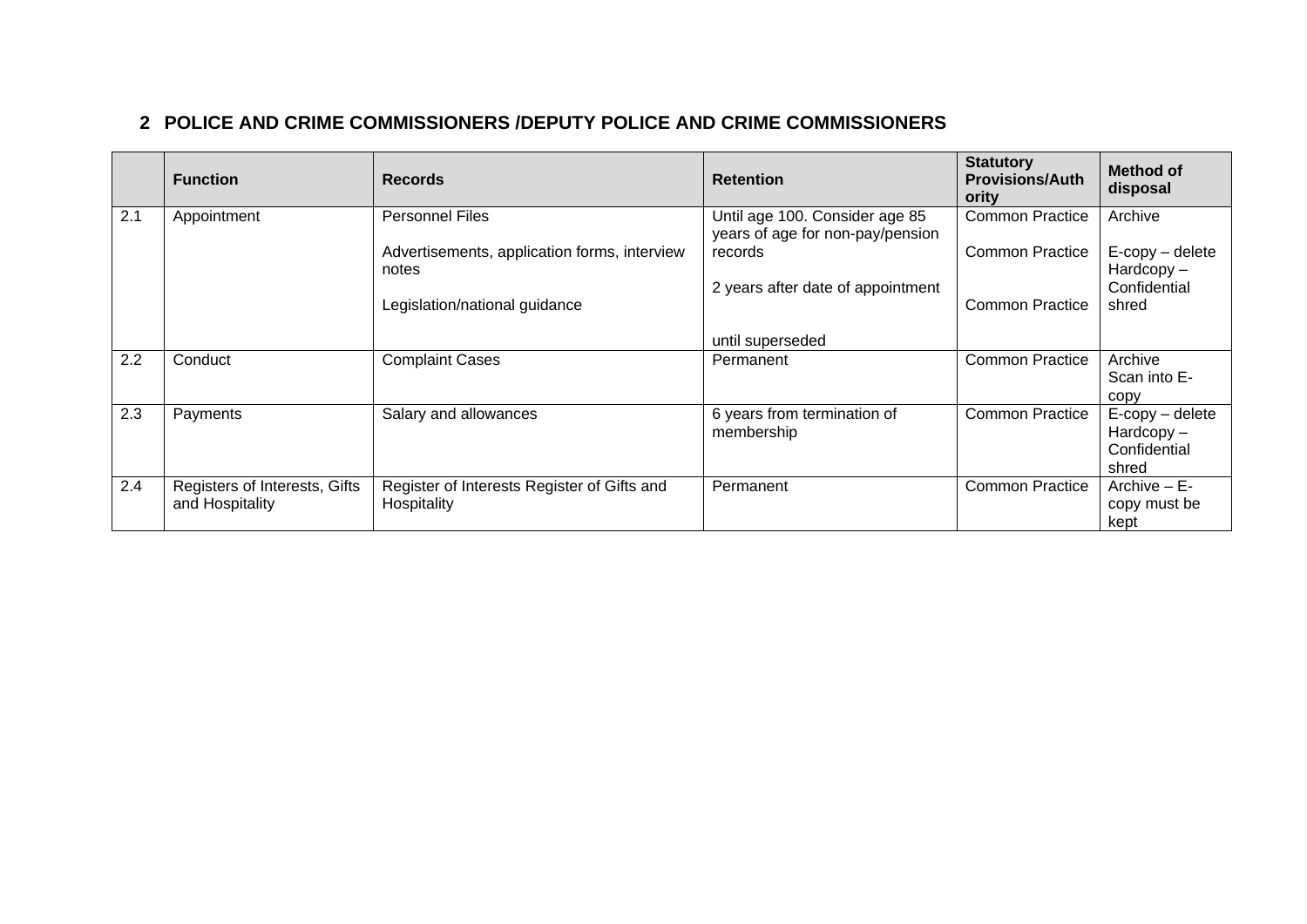# **3 MANAGEMENT AND ADMINISTRATION**

|     | <b>Function</b>                                                             | <b>Records</b>                              | <b>Retention</b> | <b>Statutory</b><br><b>Provisions/Auth</b><br>ority | <b>Method of</b><br>disposal                                |
|-----|-----------------------------------------------------------------------------|---------------------------------------------|------------------|-----------------------------------------------------|-------------------------------------------------------------|
| 3.1 | Association of Police and<br><b>Crime Commissioners</b><br>(APCC) Circulars | <b>Circulars</b>                            | Permanent        | <b>Common Practice</b>                              | Archive - E-<br>Copy                                        |
| 3.2 | Diaries and calendars                                                       | Electronic and manual diaries and calendars | 3 years          | <b>Common Practice</b>                              | $E$ -copy – delete<br>$Hardcopy -$<br>Confidential<br>shred |
| 3.3 | Enquiries - Other OPCCs<br>and general                                      | Routine responses to enquires               | year             | <b>Common Practice</b>                              | $E$ -copy – delete<br>$Hardcopy -$<br>Confidential<br>shred |
| 3.4 | General correspondence                                                      | Correspondence – minor and routine          | year             | <b>Common Practice</b>                              | $E$ -copy – delete<br>$Hardcopy -$<br>Confidential<br>shred |
| 3.5 | <b>Home Office Circulars</b>                                                | <b>Circulars</b>                            | year             | <b>Common Practice</b>                              | Archive $- E -$<br>Copy                                     |

| 3.6 | <b>Information Management</b> | Filing indices                                        | Permanent                                                            | <b>Common Practice</b>              | Archive                            |
|-----|-------------------------------|-------------------------------------------------------|----------------------------------------------------------------------|-------------------------------------|------------------------------------|
|     |                               | Records of transfers to archives                      | 12 years                                                             | <b>Common Practice</b>              | E-copy – delete<br>$Hardcopy -$    |
|     |                               | Summary of responses to enquiries Disposal<br>records | 6 years                                                              | <b>Common Practice</b>              | Confidential<br>shred              |
|     |                               | Reports/correspondence on OPCC action                 |                                                                      |                                     |                                    |
|     |                               | Routine responses to enquiries                        | 2 years                                                              | <b>Common Practice</b>              | $E$ -copy – delete<br>$Hardcopy -$ |
|     |                               | General Correspondence/emails and faxes               | Archive for 1 year – destroy if no                                   | 5 year rule                         | Confidential                       |
|     |                               |                                                       | further use. No file should remain<br>open for more than 5 years and | specified in Code<br>of Practice on | shred                              |
|     |                               |                                                       | may be closed at any time within                                     | Records                             |                                    |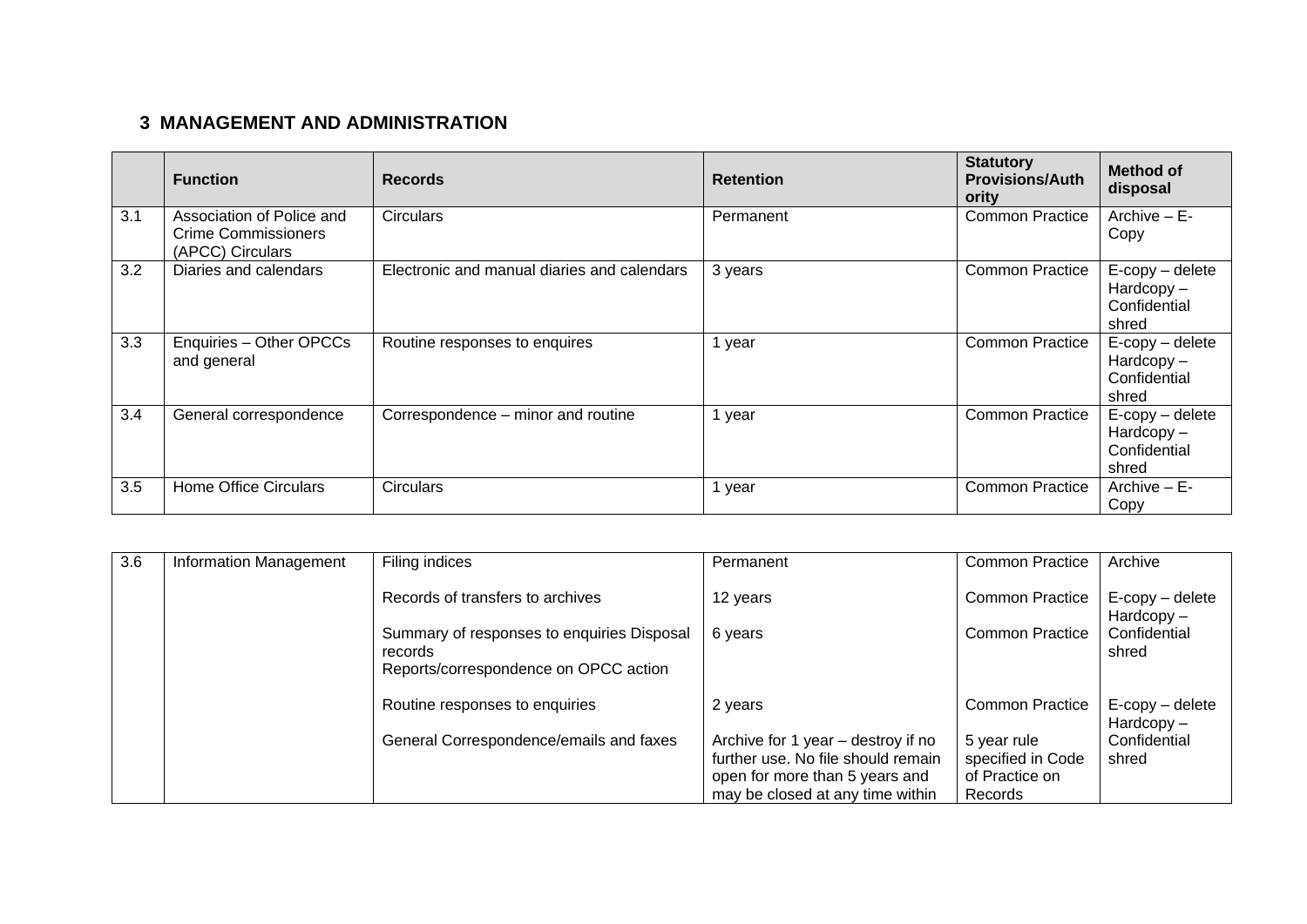|     |                        |                                                                    | the period based on monitoring of<br>usage and additions. If closed and<br>new activity begins, a new volume<br>of the file should be created and<br>the retention period of the old<br>volume be brought in line with the<br>new volume. | Management<br>under s46<br>Freedom of<br>Information Act<br>2000. |                                                             |
|-----|------------------------|--------------------------------------------------------------------|-------------------------------------------------------------------------------------------------------------------------------------------------------------------------------------------------------------------------------------------|-------------------------------------------------------------------|-------------------------------------------------------------|
| 3.7 | Marketing              | Developing and promoting OPCC events<br>Information about the OPCC | 2 years<br>When superseded                                                                                                                                                                                                                | <b>Common Practice</b><br><b>Common Practice</b>                  | E-copy - delete<br>$Hardcopy -$<br>Confidential<br>shred    |
| 3.8 | <b>Media Relations</b> | Media reports Media releases                                       | 3 years                                                                                                                                                                                                                                   | <b>Common Practice</b>                                            | $E$ -copy – delete<br>$Hardcopy -$<br>Confidential<br>shred |
| 3.9 | Newsletter             | <b>OPCC Newsletter</b>                                             | year                                                                                                                                                                                                                                      | <b>Common Practice</b>                                            | $E$ -copy – delete<br>$Hardcopy -$<br>Confidential<br>shred |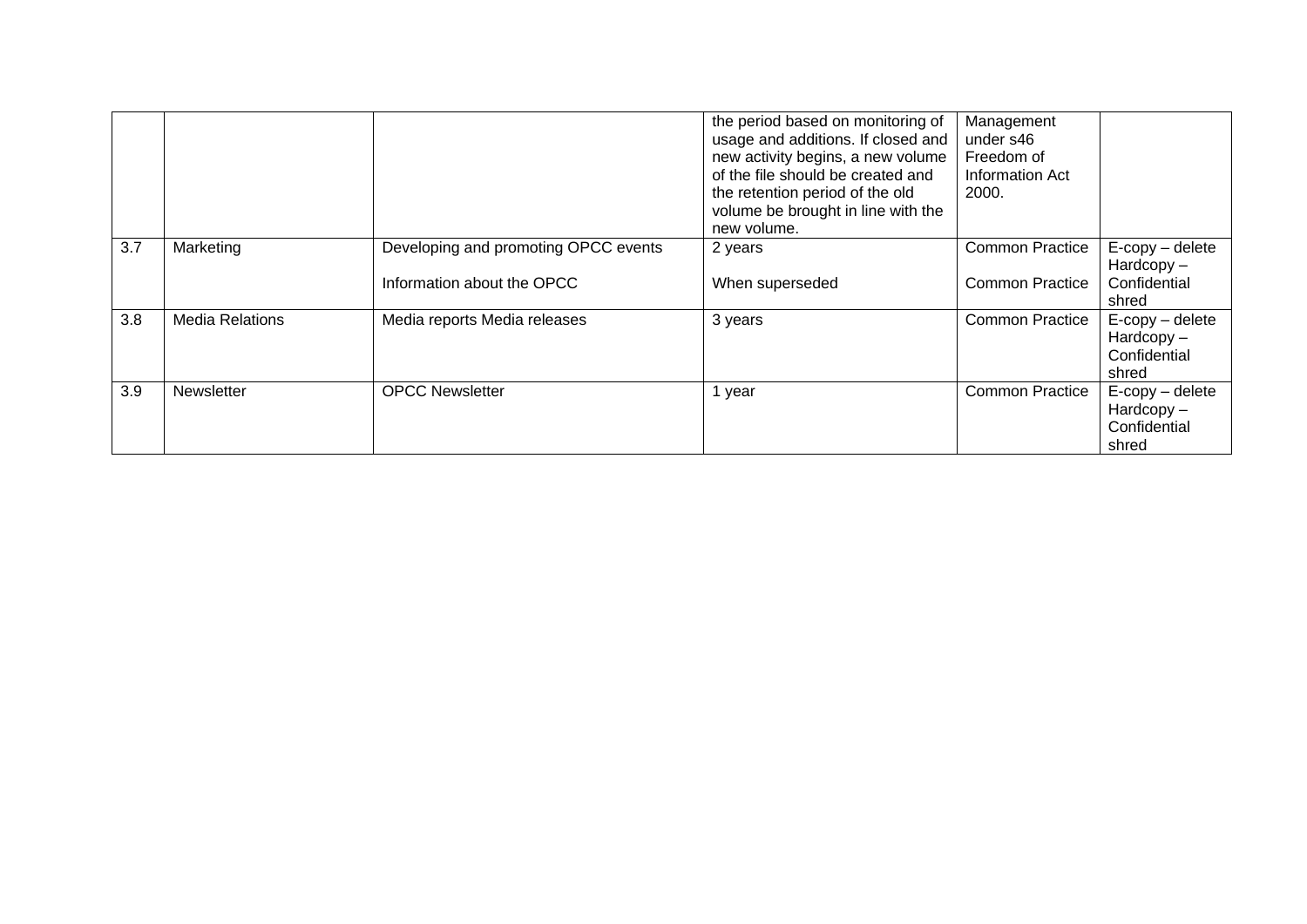| 3.10 | <b>Office Management</b>   | Contracts with suppliers                                                                                 | 12 years if sealed 7 years from<br>end of contract                                                                                  | <b>Common Practice</b> | $E$ -copy – delete<br>Hardcopy-<br>Confidential<br>shred |
|------|----------------------------|----------------------------------------------------------------------------------------------------------|-------------------------------------------------------------------------------------------------------------------------------------|------------------------|----------------------------------------------------------|
| 3.11 | <b>Policy Development</b>  | Policies<br>Instructions/Rules/Procedures Organisational<br>Charts                                       | 25 years then review and archive                                                                                                    | <b>Common Practice</b> | Archive                                                  |
|      |                            | <b>Financial and Contract Regulations</b>                                                                | 1 year after revision                                                                                                               |                        |                                                          |
|      |                            | Routine responses on policy or procedures<br>(printed material, letters)                                 |                                                                                                                                     | <b>Common Practice</b> | $E$ -copy – delete<br>Hardcopy-<br>Confidential<br>shred |
| 3.12 | Policy/strategy review     | Reports and supporting documentation                                                                     | 5 years from closure                                                                                                                |                        | E-copy - delete<br>$Hardcopy -$<br>Confidential<br>shred |
| 3.13 | Publications               | The process of designing and setting<br>information for publication                                      | 3 years from the last action                                                                                                        | <b>Common Practice</b> | E-copy - delete<br>$Hardcopy -$<br>Confidential          |
|      |                            | The published work of the OPCC                                                                           | Destroy after administrative use is<br>concluded. Note one copy from<br>the initial print run should go<br>directly to the archive. | <b>Common Practice</b> | shred                                                    |
| 3.14 | <b>Public Consultation</b> | Consultation on development of significant<br>policies                                                   | 5 years                                                                                                                             | <b>Common Practice</b> | $E$ -copy – delete<br>Hardcopy-<br>Confidential          |
|      |                            | Consultation on development of minor<br>policies                                                         | 1 year                                                                                                                              | <b>Common Practice</b> | shred                                                    |
|      |                            | Consultation meeting notes, records,<br>correspondence, minutes, supporting papers<br>and correspondence | 2 years                                                                                                                             | <b>Common Practice</b> |                                                          |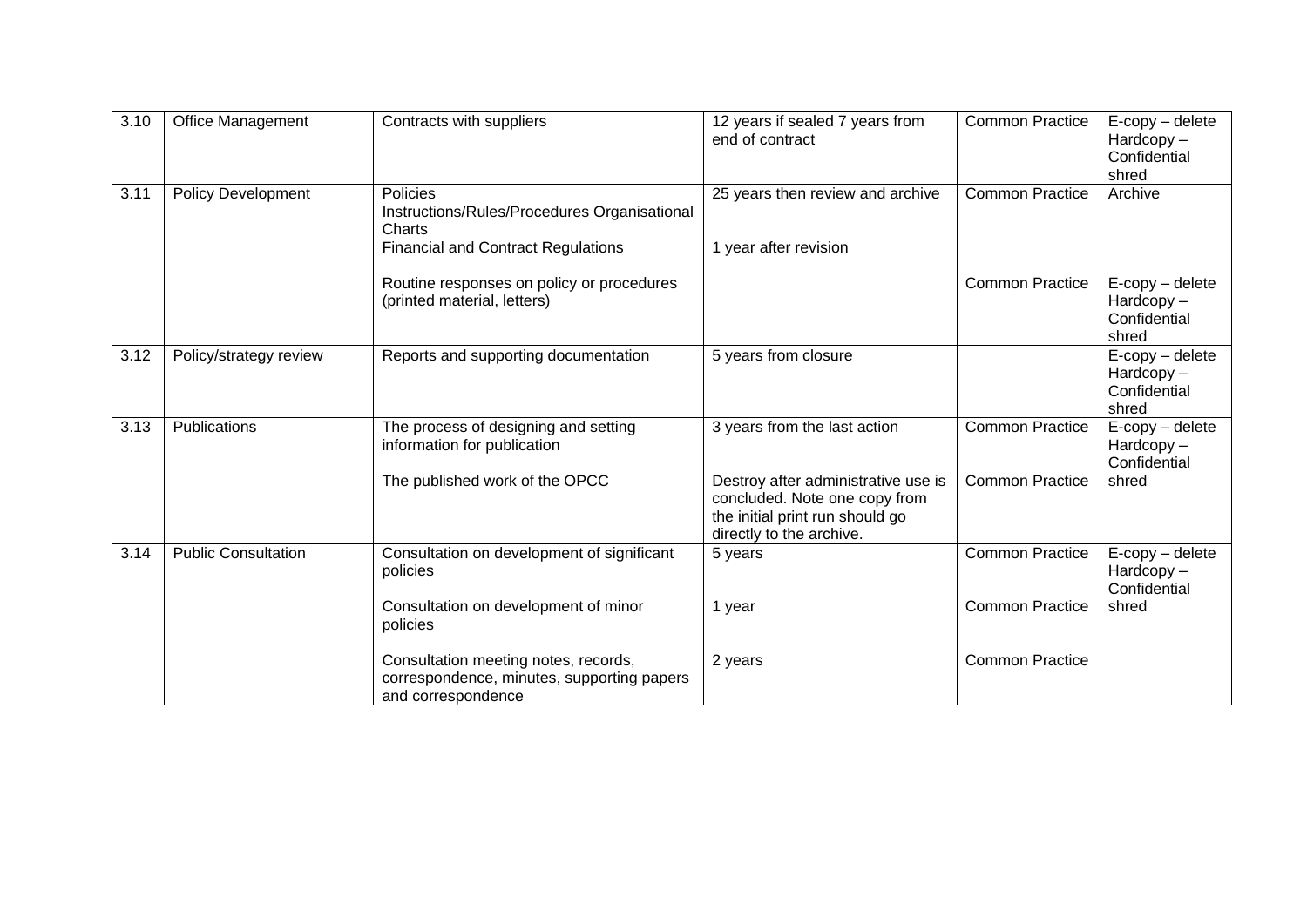| 3.15 | <b>Quality and Performance</b> | <b>OPCC Inspection/ Best Value Review reports</b>                                                                                                                                                                                                                                                                                                                                                                                                                         | 5 years                              | <b>Common Practice</b>                                                                                                            | E-copy - delete<br>$Hardcopy -$<br>Confidential<br>shred    |
|------|--------------------------------|---------------------------------------------------------------------------------------------------------------------------------------------------------------------------------------------------------------------------------------------------------------------------------------------------------------------------------------------------------------------------------------------------------------------------------------------------------------------------|--------------------------------------|-----------------------------------------------------------------------------------------------------------------------------------|-------------------------------------------------------------|
| 3.16 | Unstructured records           | Records that do not support a business<br>process i.e. there is not an existing place for<br>them in a filing structure and none will be<br>created. This applies to filing structures for<br>paper and electronic formats including e-<br>mails. Working papers which lead to a final<br>report (unless report is submitted to<br>Committee – in which case papers should be<br>available for 6 years in line with availability of<br>the minutes for public inspection) | Destroy as soon as use has<br>ceased | Local<br>Government Act<br>$1972 -$ Access to<br>information for<br>working papers as<br>background to<br>reports to<br>Committee | $E$ -copy – delete<br>$Hardcopy -$<br>Confidential<br>shred |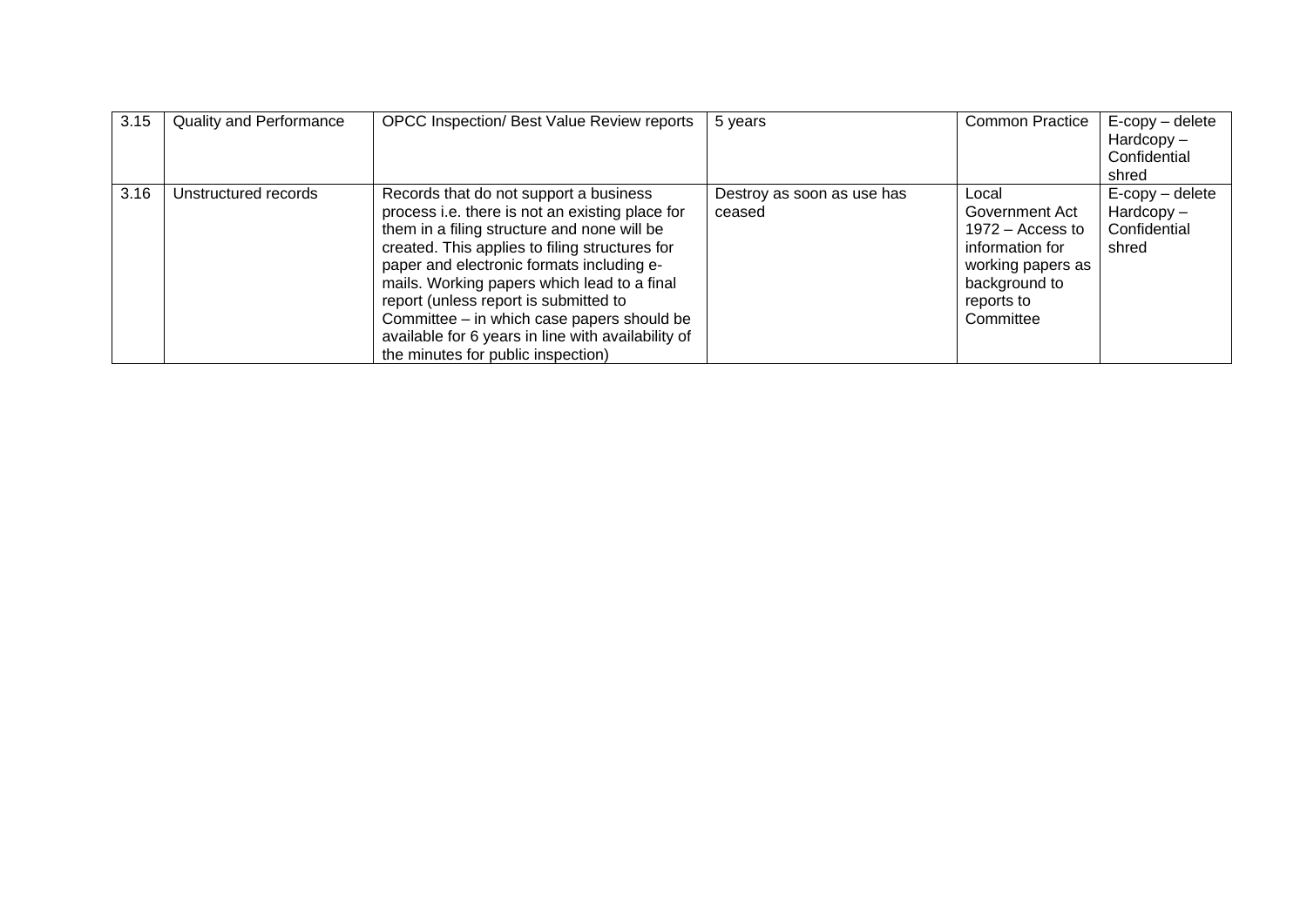# **4 LEGAL AND CONTRACTS**

|     | <b>Function</b>                      | <b>Records</b>                                                         | <b>Retention</b>                  | <b>Statutory</b><br><b>Provisions/Auth</b><br>ority                                                                                                        | <b>Method of</b><br>disposal                                              |
|-----|--------------------------------------|------------------------------------------------------------------------|-----------------------------------|------------------------------------------------------------------------------------------------------------------------------------------------------------|---------------------------------------------------------------------------|
| 4.1 | Agreements                           | Service level agreements with the OPCC                                 | 6 years after agreement expires   | Common<br>Practice.<br>Depends on value<br>of agreement.<br>Mainly to do with<br>agreements<br>between public<br>bodies. Not in<br>regard to<br>contracts. | $E$ -copy – delete<br>$Hardcopy -$<br>Confidential<br>shred               |
| 4.2 | Asset acquisition/disposal           | Legal docs relating to purchase/sale Leases<br><b>Tender documents</b> | 3 years                           | <b>Common Practice</b><br><b>Common Practice</b>                                                                                                           | $E$ -copy – delete<br>$Hardcopy -$<br><b>CONFIDENTIAL</b><br><b>SHRED</b> |
| 4.3 | Contract development<br>(ordinary)   | Tender specification                                                   | 6 years after terms have expired  | Statutory                                                                                                                                                  | $E$ -copy – delete<br>$Hardcopy -$<br>Confidential<br>shred               |
| 4.4 | Contract development<br>(under seal) | Tender specification                                                   | 12 years after terms have expired | Statutory                                                                                                                                                  | E-copy - delete<br>$Hardcopy -$<br>Confidential<br>shred                  |
| 4.5 | Conveyance                           | Conveyance files                                                       | 12 years after closure.           | Statutory                                                                                                                                                  | E-copy - delete<br>Hardcopy-<br>Confidential<br>shred                     |
| 4.6 | Evaluation of tenders<br>(ordinary)  | Evaluation criteria Successful tender<br>document                      | 6 years after terms have expired  | Statutory                                                                                                                                                  | $E$ -copy – delete<br>$Hardcopy -$<br>Confidential<br>shred               |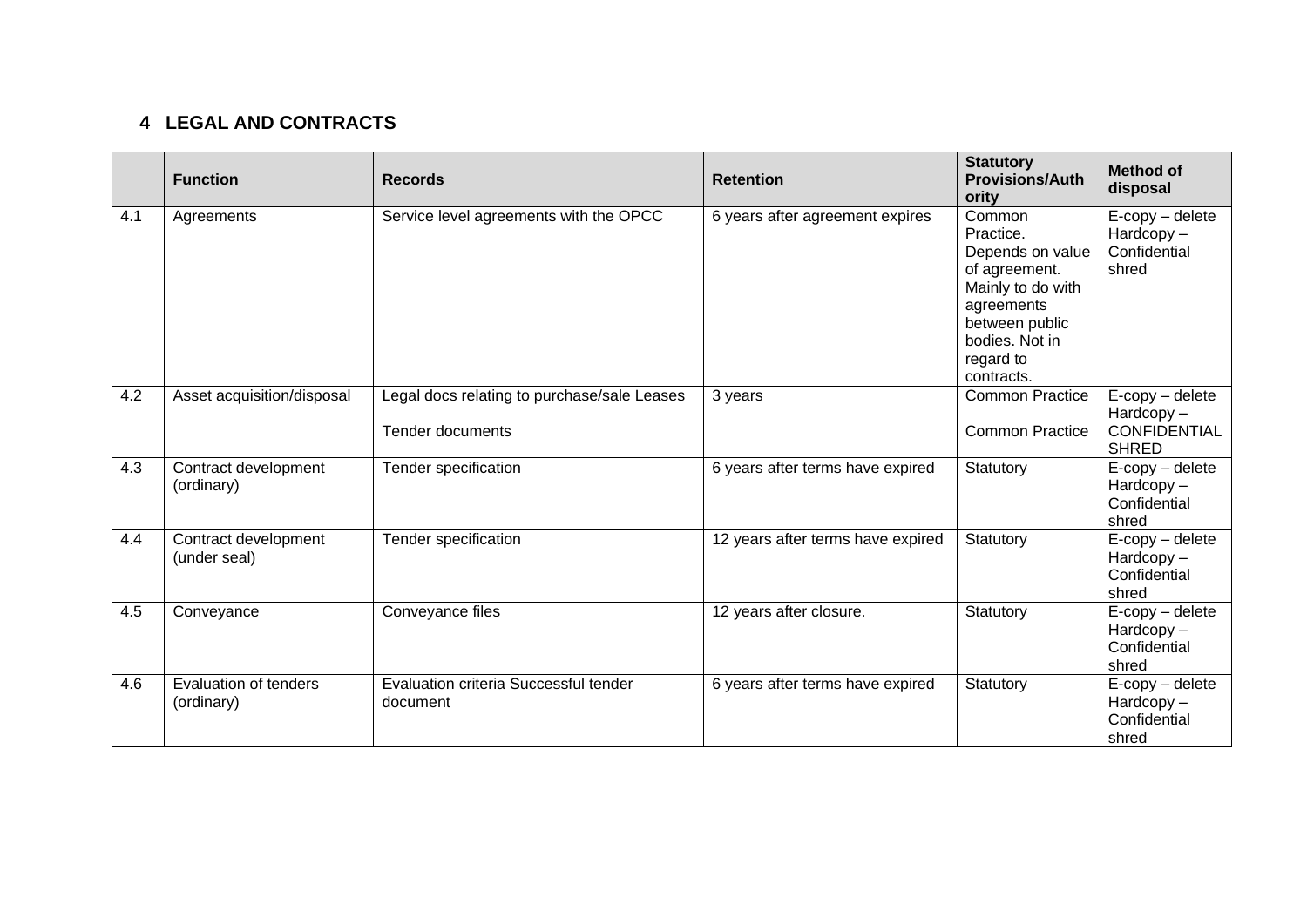| 4.7  | Legal Advice                     | <b>Correspondence Fees</b>                   | 3 years                                      | <b>Common Practice</b> | $E$ -copy – delete<br>$Hardcopy -$<br>Confidential<br>shred |
|------|----------------------------------|----------------------------------------------|----------------------------------------------|------------------------|-------------------------------------------------------------|
| 4.8  | Litigation                       | Correspondence Criminal and civil case files | 7 years after last action                    | <b>Common Practice</b> | E-copy - delete<br>$Hardcopy -$<br>Confidential<br>shred    |
| 4.9  | Post tender negotiation          | Minutes Correspondence                       | year after terms of contract<br>have expired | <b>Common Practice</b> | $E$ -copy – delete<br>$Hardcopy -$<br>Confidential<br>shred |
| 4.10 | <b>Tenders</b>                   | Tender envelope                              | year after start of contract                 | Statutory              | $E$ -copy – delete<br>$Hardcopy -$<br>Confidential<br>shred |
| 4.11 | Unsuccessful tender<br>documents | Tender documents quotations                  | year after start of contract.                | <b>Common Practice</b> | $E$ -copy – delete<br>$Hardcopy -$<br>Confidential<br>shred |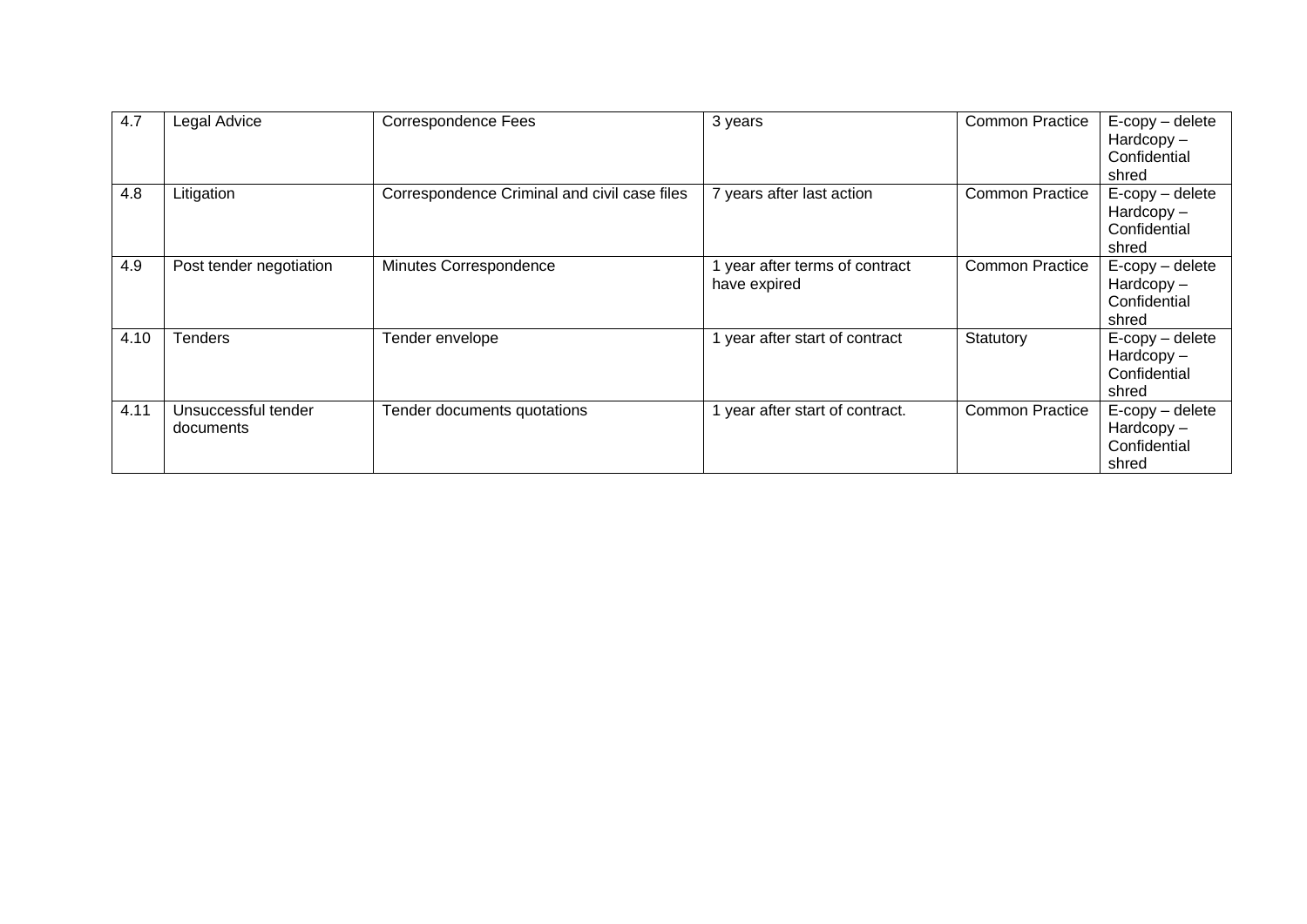## **5 HUMAN RESOURCES**

|     | <b>Function</b>                                         | <b>Records</b>                                                                                                                                                                                         | <b>Retention</b>                                                                                                                                                       | <b>Statutory</b><br><b>Provisions/Auth</b><br>ority | <b>Method of</b><br>disposal                                             |
|-----|---------------------------------------------------------|--------------------------------------------------------------------------------------------------------------------------------------------------------------------------------------------------------|------------------------------------------------------------------------------------------------------------------------------------------------------------------------|-----------------------------------------------------|--------------------------------------------------------------------------|
| 5.1 | <b>Appointment of Statutory</b><br><b>Officers</b>      | Vacancies and applications records<br>Interview notes prospective staff Records<br>Registers of applicants Unsuccessful<br>application records                                                         | 2 years after date of appointment                                                                                                                                      | <b>Common Practice</b>                              | $E$ -copy – delete<br>$Hardcopy -$<br>Confidential<br>shred              |
| 5.2 | Disciplinary and Grievance<br>investigations (proved)   | Disciplinary records Grievance records                                                                                                                                                                 | Oral warning - 6 months Written<br>warning $-1$ year Final warning $-18$<br>months Dismissal - after<br>determination of all internal and<br>external appeals - 2years | <b>Common Practice</b>                              | $E$ -copy – delete<br>$Hardcopy -$<br>Confidential<br>shred              |
| 5.3 | Disciplinary and Grievance<br>investigations (unproved) | Disciplinary records Grievance records                                                                                                                                                                 | 3 years                                                                                                                                                                | <b>Common Practice</b>                              | E-copy - delete<br>$Hardcopy -$<br>Confidential<br>shred                 |
| 5.4 | Employee relations                                      | Agreements Correspondence re Formal<br>negotiations Correspondence re minor and<br>routine matters                                                                                                     | Permanent 2 years                                                                                                                                                      | <b>Common Practice</b>                              | Archive E-copy<br>$-\theta$ delete<br>Hardcopy-<br>Confidential<br>shred |
| 5.5 | Equal Employment<br>Opportunities                       | The process of investigation and reporting<br>on specific cases to ensure that<br>entitlements and obligations are in<br>accordance with agreed Equal Employment<br>Opportunities guidelines policies. | 5 years after action completed                                                                                                                                         | <b>Common Practice</b>                              | E-copy - delete<br>Hardcopy-<br>Confidential<br>shred                    |
| 5.6 | <b>Medical Records</b>                                  | Medical examinations Adjustment to work<br>examinations                                                                                                                                                | 72 years after DOB                                                                                                                                                     | <b>Common Practice</b>                              | $E$ -copy – delete<br>$Hardcopy -$<br>Confidential<br>shred              |
| 5.7 | <b>PDR</b>                                              | Probation reports Performance reports and<br>plans                                                                                                                                                     | 5 years after action completed                                                                                                                                         | <b>Common Practice</b>                              | $E$ -copy – delete<br>Hardcopy-<br>Confidential<br>shred                 |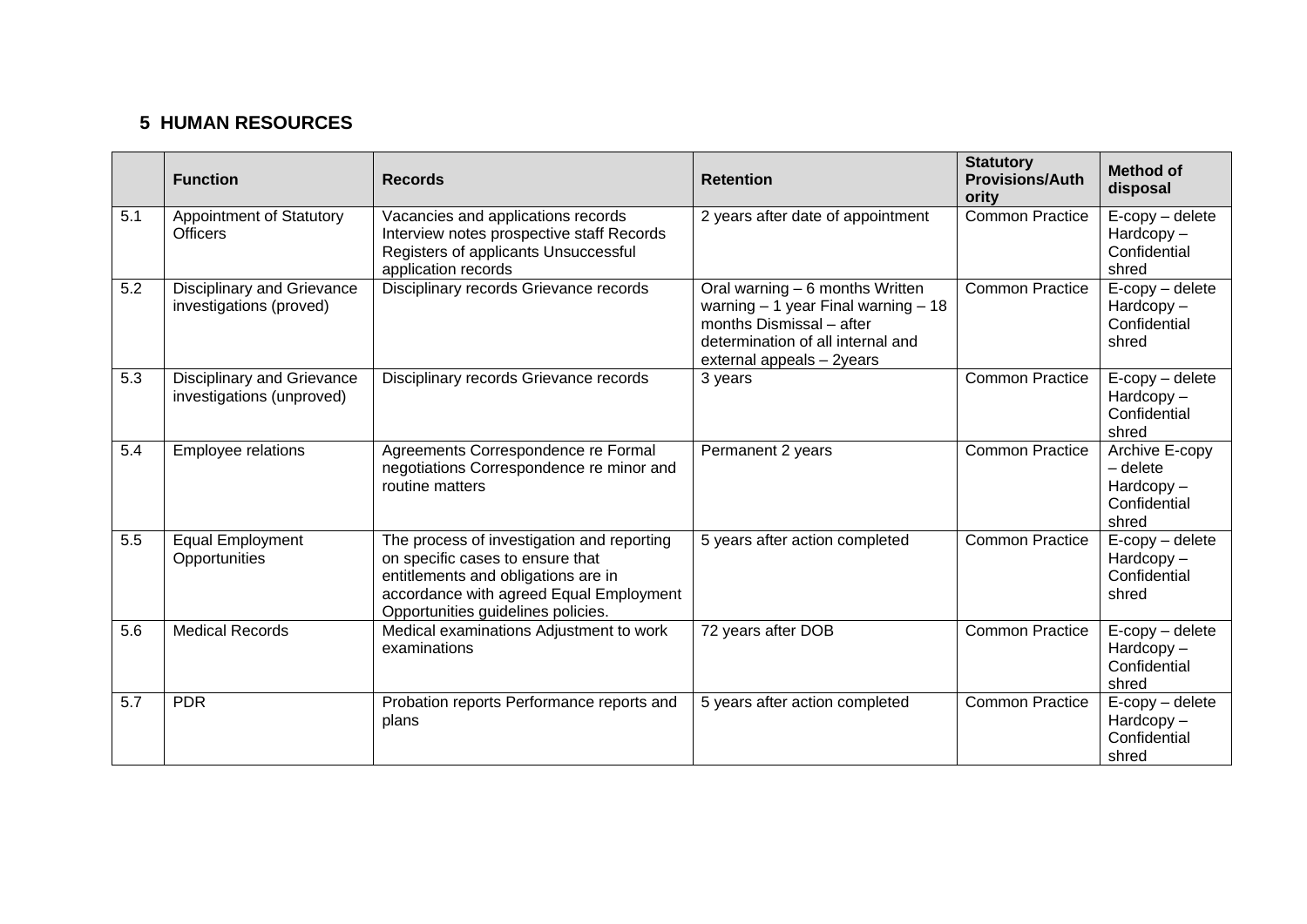| 5.8  | Personnel administration                                                              | Establishment lists Personnel files                                | Permanent Destroy 6 years from<br>date of last pension<br>payment/leaving date                         | <b>Common Practice</b>                                                           | Archive E-copy<br>$-\theta$ delete<br>$Hardcopy -$<br>Confidential<br>shred |
|------|---------------------------------------------------------------------------------------|--------------------------------------------------------------------|--------------------------------------------------------------------------------------------------------|----------------------------------------------------------------------------------|-----------------------------------------------------------------------------|
| 5.9  | Recruitment – the selection<br>and appointment of an<br>individual for an established | Advertisement, application forms,<br>references, interview reports | year after appointment made.                                                                           | <b>Common Practice</b>                                                           | $E$ -copy – delete<br>$Hardcopy -$<br>Confidential                          |
|      | position                                                                              | Vetting checks and associated<br>documentation                     | Positive outcomes - 2 years after<br>date of check. Negative outcomes -<br>1 year after date of check. | <b>Common Practice</b>                                                           | shred                                                                       |
| 5.10 | <b>Staff leave/Sickness</b><br>monitoring                                             | Sickness records Leave records Flexi cards                         | Until age 72                                                                                           | <b>Common Practice</b>                                                           | $E$ -copy – delete<br>$Hardcopy -$<br>Confidential<br>shred                 |
| 5.11 | Staff retention                                                                       | Financial reward                                                   | Destroy 7 years after action<br>completed                                                              | All records<br>relating to actual<br>payments are<br>dealt with under<br>Finance | $E$ -copy – delete<br>$Hardcopy -$<br>Confidential<br>shred                 |
| 5.12 | Staff termination                                                                     | Resignation, redundancy, dismissal, death<br>or retirement         | 6 years after termination or, if<br>pension paid, 6 years after last<br>pension payment                | <b>Common Practice</b>                                                           | $E$ -copy – delete<br>$Hardcopy -$<br>Confidential<br>shred                 |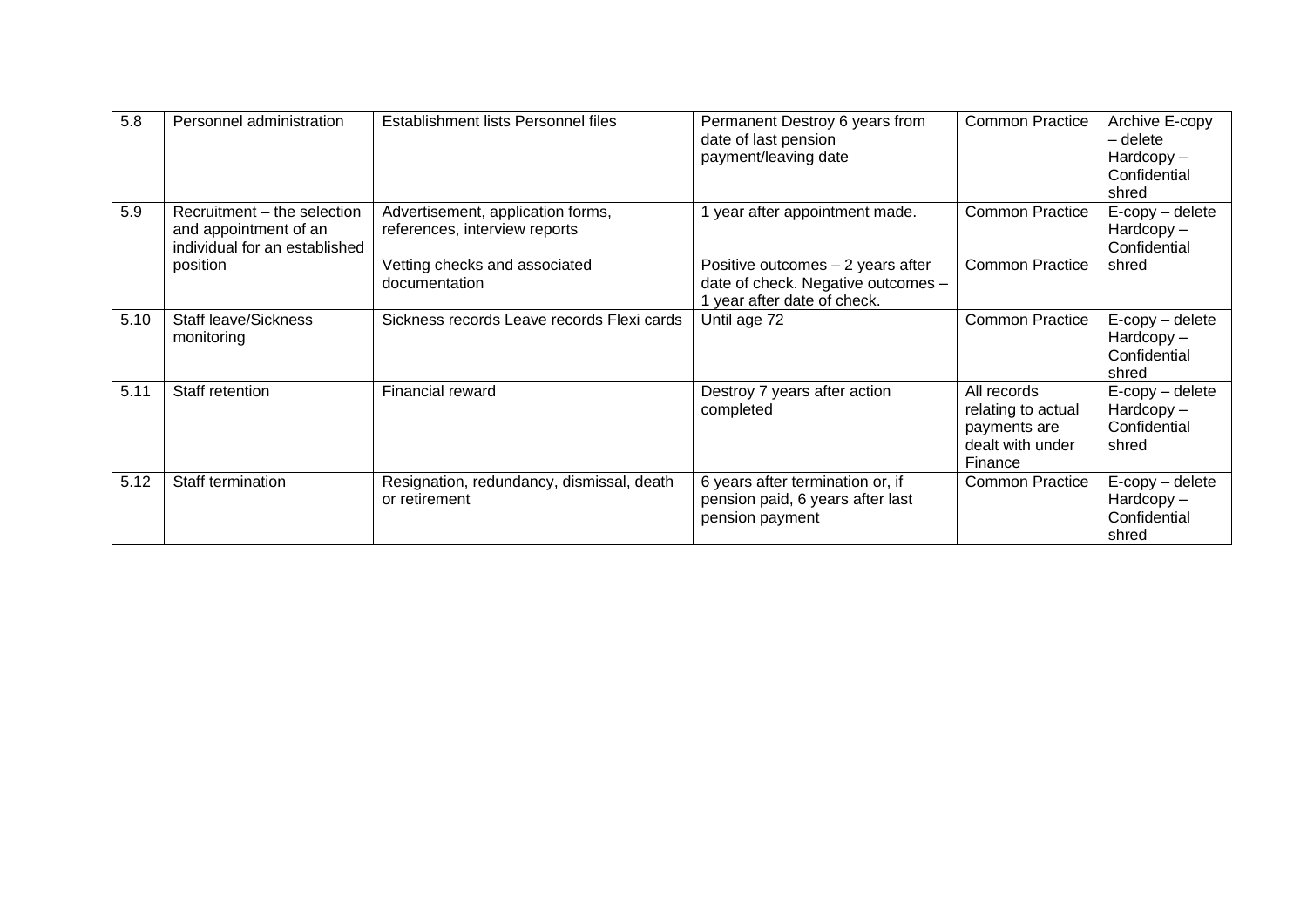## **6 FINANCIAL MANAGEMENT**

|     | <b>Function</b>                     | <b>Records</b>                                                                                                              | <b>Retention</b>                                                                                                   | <b>Statutory</b><br><b>Provisions/Auth</b><br>ority        | <b>Method of</b><br>disposal                                |
|-----|-------------------------------------|-----------------------------------------------------------------------------------------------------------------------------|--------------------------------------------------------------------------------------------------------------------|------------------------------------------------------------|-------------------------------------------------------------|
| 6.1 | Annual reports                      | <b>Annual Statement of Accounts</b>                                                                                         | Permanent                                                                                                          | <b>Common Practice</b>                                     | Archive                                                     |
| 6.2 | Approvals/process for<br>purchase   | Purchase/sales order                                                                                                        | 7 years after end of financial year                                                                                | Statutory                                                  | $E$ -copy – delete<br>$Hardcopy -$<br>Confidential<br>shred |
| 6.3 | Asset Acquisition and<br>Disposal   | Management of the acquisition (by financial<br>lease of purchase) and disposal (by sale or<br>write off) process for assets | 6 years, if under £50,000 or 12<br>years if over £50,000, after all<br>obligations / entitlements are<br>concluded | Statutory                                                  | $E$ -copy – delete<br>$Hardcopy -$<br>Confidential<br>shred |
| 6.4 | Asset monitoring and<br>maintenance | Asset registers                                                                                                             | 7 years after the end of the financial<br>year                                                                     | Statutory                                                  | $E$ -copy – delete<br>$Hardcopy -$<br>Confidential          |
|     |                                     | Inventories<br>Stocktaking                                                                                                  | 2 years after admin use                                                                                            | Common                                                     | shred                                                       |
|     |                                     | Acquisition & disposal reports<br>Service/maintenance records                                                               | 7 years after sale or disposal                                                                                     | <b>Practice Statutory</b>                                  |                                                             |
| 6.5 | <b>Budget setting</b>               | Final annual budget                                                                                                         | Permanent                                                                                                          | Only final version<br>of annual budget<br>needs to be kept | Archive                                                     |
|     |                                     | Draft budgets and estimates                                                                                                 | 2 years after budget set                                                                                           | <b>Common Practice</b>                                     | $E$ -copy – delete<br>Hardcopy-                             |
|     |                                     | Quarterly budget reviews                                                                                                    | Destroy after following years<br>budget adopted                                                                    | <b>Common Practice</b>                                     | Confidential<br>shred                                       |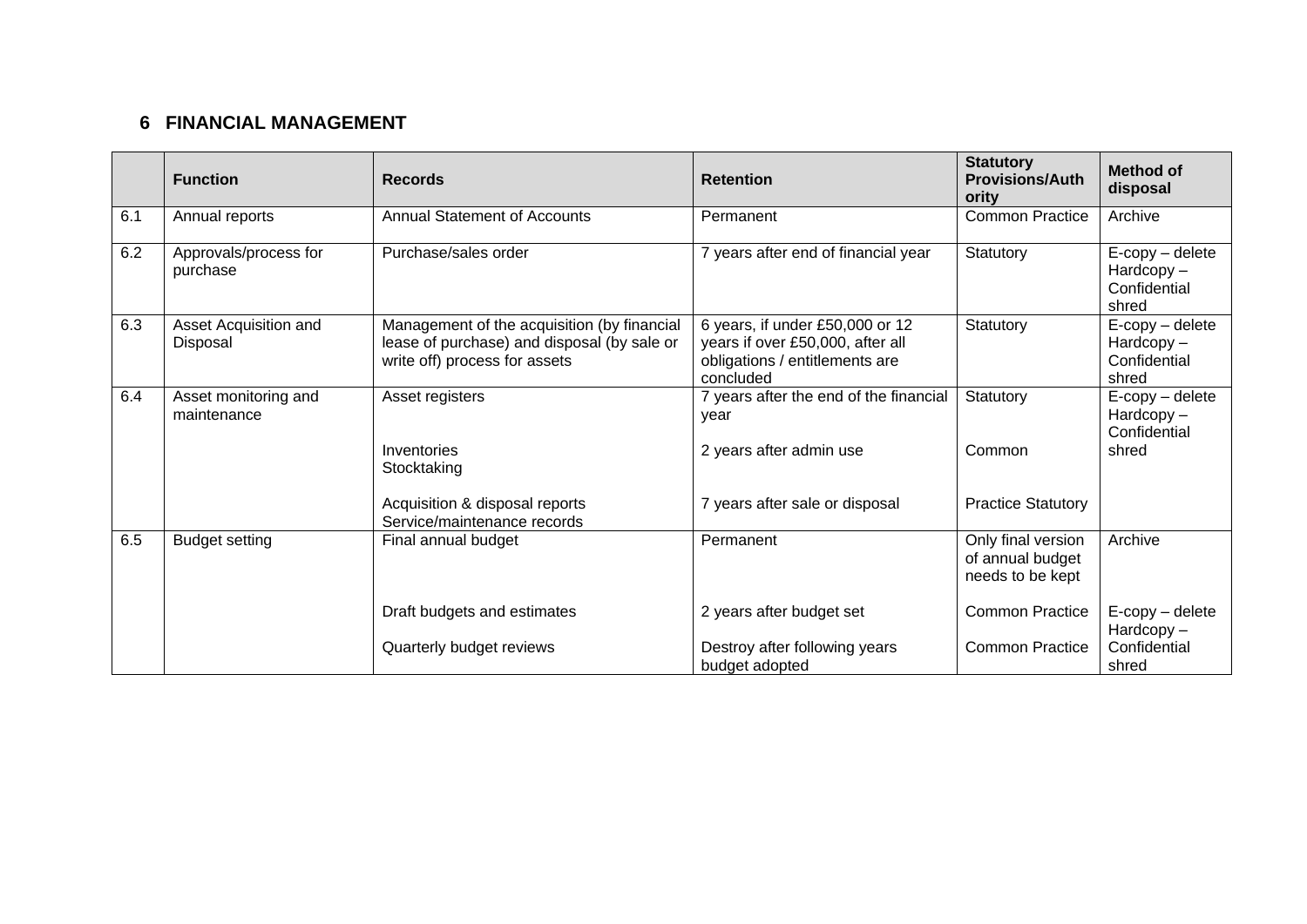| 6.6  | Expenditure           | Invoices/receipts<br><b>Bank statements</b><br>Vouchers/ledger<br>Write offs of public monies                  | 6 years after end of financial year                                                                                                  | Statutory              | $E$ -copy – delete<br>Hardcopy-<br>Confidential<br>shred         |
|------|-----------------------|----------------------------------------------------------------------------------------------------------------|--------------------------------------------------------------------------------------------------------------------------------------|------------------------|------------------------------------------------------------------|
|      |                       | Processes to balance and reconcile<br>financial accounts                                                       | 2 years after admin use is<br>concluded                                                                                              | <b>Common Practice</b> | $E$ -copy – delete<br>Hardcopy-<br>Confidential<br>shred         |
| 6.7  | Finance reports       | Quarterly budget reports Working papers                                                                        | Destroy when admin use complete                                                                                                      | <b>Common Practice</b> | E-copy - delete<br>Hardcopy-<br>Confidential<br>shred            |
| 6.8  | <b>Internal Audit</b> | Internal Audit reports - main financial and<br>subsidiary systems<br>Value for money studies<br>Working papers | Destroy on completion of next full<br>audit                                                                                          | <b>Common Practice</b> | $E$ -copy – delete<br>Hardcopy-<br>Confidential<br>shred         |
|      |                       | Follow up audits                                                                                               | Destroy on full implementation of<br>recommendations or completion of<br>follow-up audit Destroy on<br>completion of next full audit | <b>Common Practice</b> |                                                                  |
| 6.9  | Loans                 | Loan files (borrowing money to enable<br>authority to perform its functions and<br>exercise its powers)        | Destroy after the loan has been<br>repaid                                                                                            | Statutory              | $E$ -copy – delete<br>Hardcopy-<br>Confidential<br>shred Archive |
|      |                       | Loans register/summary management of<br>loans                                                                  | Permanent                                                                                                                            | <b>Common Practice</b> |                                                                  |
| 6.10 | Payroll               | Claim forms<br>Pay/tax records<br>Summary pay reports                                                          | 7 years after the end of the financial<br>year                                                                                       | Statutory              | E-copy-delete<br>Hardcopy-<br>Confidential<br>shred              |
|      |                       | Non accountable processes relating to<br>payment of employees                                                  | Destroy after admin use                                                                                                              | <b>Common Practice</b> |                                                                  |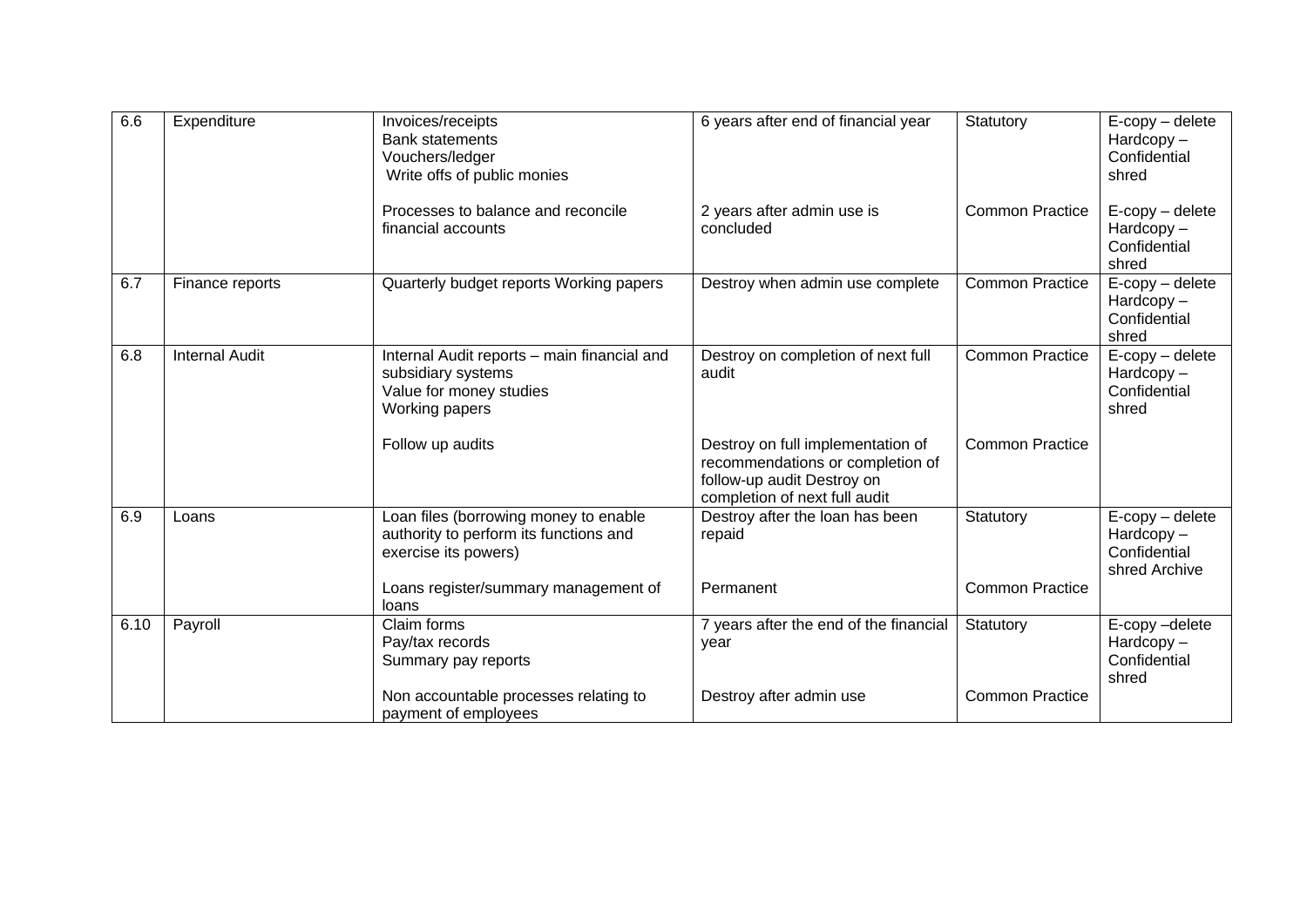# **7 PROPERTY AND LAND MANAGEMENT**

|     | <b>Function</b>                                | <b>Records</b>                                                             | <b>Retention</b>                   | <b>Statutory</b><br><b>Provisions/Auth</b><br>ority | <b>Method of</b><br>disposal                                |
|-----|------------------------------------------------|----------------------------------------------------------------------------|------------------------------------|-----------------------------------------------------|-------------------------------------------------------------|
| 7.1 | Insurance                                      | Insurance policies Correspondence                                          | 7 years after terms expire         | <b>Common Practice</b>                              | $E$ -copy – delete<br>$Hardcopy -$<br>Confidential<br>shred |
| 7.2 | Management of buildings of<br>special interest | Project specification Plans Certificates of<br>approval                    | Permanent                          | <b>Common Practice</b>                              | Archive                                                     |
| 7.3 | Property acquisition                           | <b>Plans</b>                                                               | Life of property plus 12 years     | <b>Common Practice</b>                              | $E$ -copy – delete<br>$Hardcopy -$<br>Confidential<br>shred |
| 7.4 | Property disposal                              | Legal documents Survey reports Tender<br>documents Conditions of contracts | 15 years after all obligations end | <b>Common Practice</b>                              | $E$ -copy – delete<br>$Hardcopy -$<br>Confidential<br>shred |
| 7.5 | Property inventories                           | Inventories                                                                | Permanent                          | <b>Common Practice</b>                              | Archive                                                     |